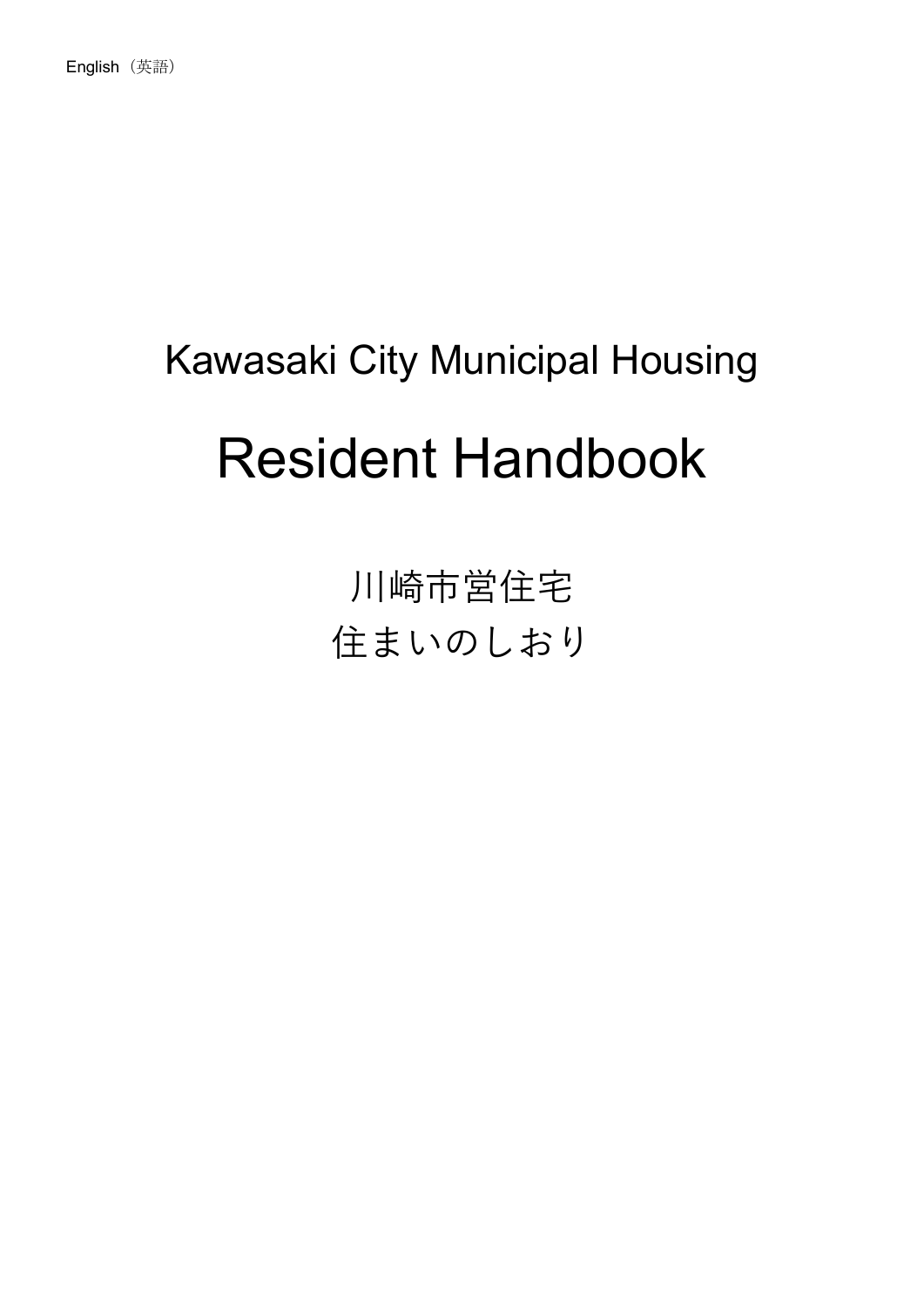# はじめに

市営住宅は、住宅に困っている収入の少ない市民 の皆様に、公営住宅法や川崎市営住宅条例に基づい て、国と市が協力して建設した低家賃住宅です。

そのため、一般の民間借家とは異なったいろいろ な制限や義務が定められています。

また、市営住宅における集団生活では、近隣住民 との対人関係、集会所や駐車場等の共同施設の維持 管理、さらには、共益費のとりまとめや清掃当番、 迷惑行為の禁止、その他日常生活のいろいろなこと について、入居者の皆様同士の約束ごとや取り決め 等があります。

この「住まいのしおり」は皆様に是非知っていた だきたいこと、守っていただきたいことを抜粋して 説明したものです。市営住宅に入居している間、大 切に保存し折にふれご覧いただきご利用ください。

他にご不明な点がございましたら、川崎市住宅供 給公社まで日本語でお問い合わせください。

# **Introduction**

Municipal Housing is built by the city and the country under the Public Housing Law and the Kawasaki City Municipal Housing Ordinance to provide low-rent homes to citizens with lower incomes who have difficulties finding homes.

For that reason, there are some restrictions and obligations that the residents must follow that are different than those experienced with private rental housing.

There are also certain rules and agreements among the residents in respective housings regarding maintenance of shared facilities such as meeting places and parking areas, collecting a fee for common areas, cleaning duty, forbiddance of disturbing public peace, et cetera.

Please keep this handbook in a safe place for you to refer to when necessary while living in the housing.

Should you have any inquiries, please contact Kawasaki City Housing Supply Corporation in Japanese.

## 1 入居までの手続

## ⑴ 請書の提出

請書は、皆さんが市営住宅条例に定められた内容 を確実に守り、これに違反しないことを誓約する書 類です。

## ⑵ 緊急連絡人届の提出

使用者や入居者と連絡が取れない場合等に連絡を させていただく緊急連絡人を請書の提出時に届け出 ていただきます。

緊急連絡人になる方には、使用者等の安否の確認 や使用料等を滞納したとき等の使用者による対応が 必要なときに、使用者に連絡していただくことにな りますので、緊急時に連絡が取れ、対応することが できる方を選定してください。

なお、届出時に緊急連絡人になる方の住民票等の 本人確認書類の提出が必要となります。

## ⑶ 敷金の納入

入居時の住宅使用料の3か月分※の敷金を請書の 提出時に納入していただきます。

敷金は、住宅の返還(退去)時に使用料、延滞 金、損害金等の未納がなく、退去修繕費を全額納付 いただいた場合は返還しますが、使用料等の未納や

# **1. Procedures before Moving into a Residence**

### **(1) Submitting a commitment form**

A Commitment Form is a document you need to sign and submit to us to make sure you will follow and never violate the terms stated in the Municipal Housing Ordinance.

#### **(2) Registering an emergency contact person**

An emergency contact person must be registered in case we lose contact with you or your cohabiter. Make sure to choose a person who is reachable and will be able to take care of any potential issues, such as confirming your safety or making sure the rent is fully paid.

A copy of any identification form such as a resident card of the contact person is required in addition to the registration form.

## **(3) Paying a security deposit**

Payment of a security deposit of 3 months' rent\* will be requested when you submit the forms stated in (1) and (2).

The deposit will be refunded when you leave the housing. But in case any of the rent is left unpaid at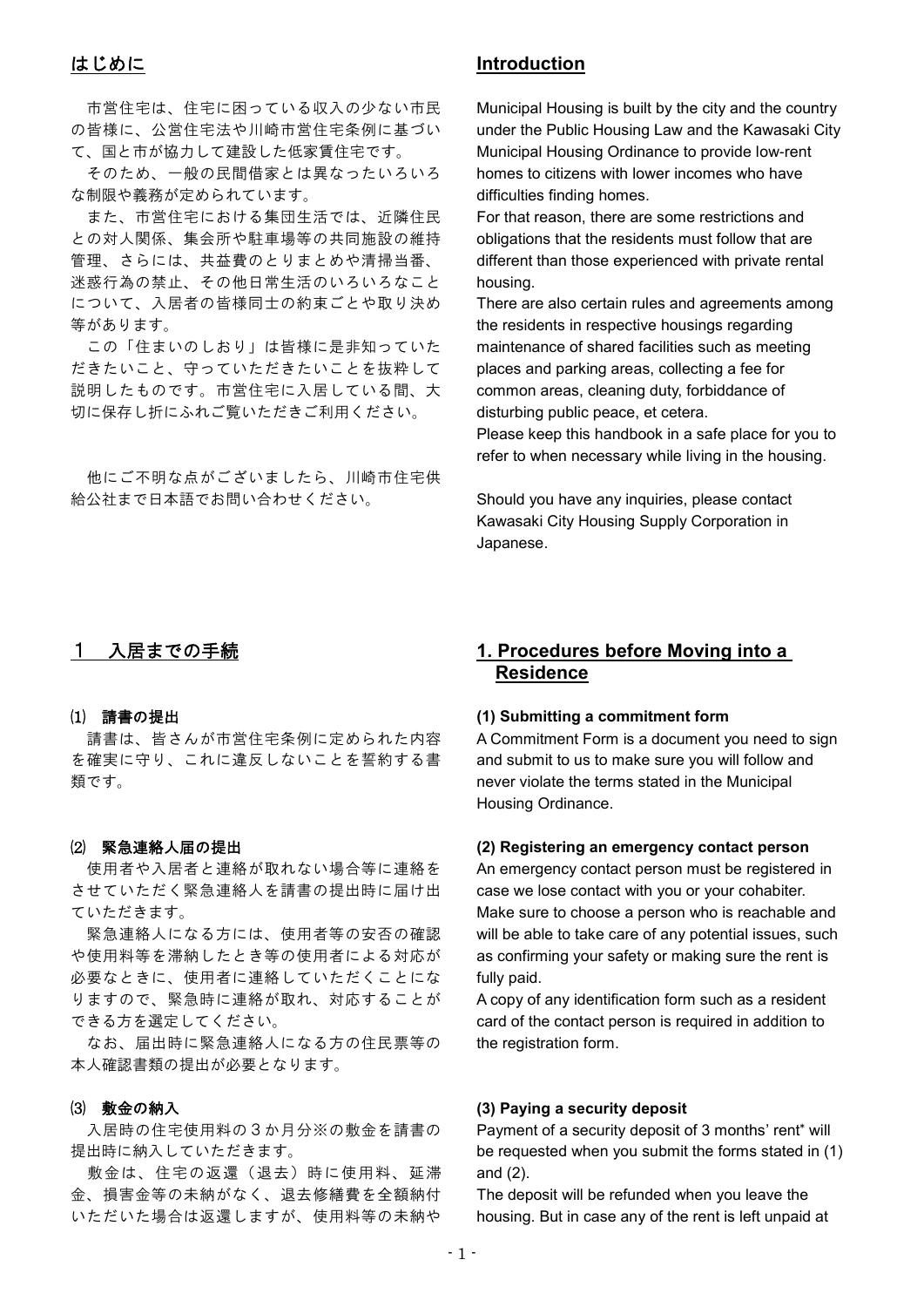退去修繕費を全額納付いただけないときは、使用料 等に充当します。

※令和2年3月入居までは2か月

## ⑷ 使用許可書の交付

川崎市営住宅使用許可書の入居指定日から正式に 市営住宅入居者となり、その使用に関しての義務が 発生します。

また、この許可書には、入居を許可した家族の方 が明記してありますので、記載されていない方は、 市営住宅に住むことはできません。

## ⑸ 入居に際して

① 市営住宅での動物(犬・猫等)を飼育すること は、他人に大変な迷惑をかけることになりますの で禁止しています(補助犬を除く。)。違反した 場合には退去していただく場合があります。

 なお、動物を一時的に預かることや動物への餌 付けも禁止しています。

- ② 水道・電気・ガス・電話の申込みは、引越しさ れるまでに、管轄するそれぞれの営業所へ各自で 申込手続をしてください。上・下水道、電気、ガ ス及び電話の使用料は入居者の負担です。
- ③ 引越しは、入居指定日から10日以内にしてく ださい。特別の事情がある場合を除いて、この期 間に入居しないと使用許可を取り消すことがあり ます。
- ④ 新住所地又は旧住所地を管轄する区役所・支 所・出張所等で、住所変更の手続をしてくださ  $U_{\alpha}$

 手続後は、世帯全員の続柄の記載のある住民票 1通を川崎市住宅供給公社へ提出してください。

⑤ 入居に際して室内の設備等に破損・不具合がな いか確認してください(退去する時には、部屋を 入居した時の状態に原状回復をしていただきま す。入居者が行うべき清掃や管理を行わなかった ために発生した清掃や修理の費用は、退去時に入 居者の負担になる場合があります。)。

 修繕等を要する場合は、入居指定日の翌日を起 算日として30日以内に川崎市住宅供給公社溝ノ 口事務所修繕申込専用電話まで連絡してくださ い。必要と認められたものについては、市で費用 を負担して修繕等を行います(これ以降の修繕等 につい ては、入居者負担にな る場合がありま す。)。

※ 入居する部屋によっては、ベランダにハト除 け用のネットが設置してある場合があります。 入居の際にネットが設置されていた場合は、市 で費用を負担してこれを撤去しますので、必ず 修繕申込専用電話に連絡してください(連絡が that time or the repair cost cannot be afforded, the amount will be deducted from the deposit.

 \*would be 2 months' rent if your date of occupancy was in or before March 2020.

## **(4) Permission for residence**

As all of (1) to (3) is fulfilled, a permission slip for residing in Kawasaki City Municipal Housing will be issued. From the date of occupancy designated on the slip, you will have all the obligations for its use. Please keep in mind that only the member(s) named on the permission slip is allowed to reside in the housing.

## **(5) Before moving into the property**

- i. No pets (dogs, cats, etc.) except for assistance dogs are allowed in the housing regardless of whether it is temporary or just a feeding, since it can cause serious problems with other residents. Not following the rule may even lead to an eviction order.
- ii. To start using water, electricity, gas and the landline phone, contact each supplier. All utility charges are the responsibility of the resident(s).
- iii. You need to move into your room within ten days from the designated date, otherwise, the permission may become invalid. Contact us if you have any problems about moving in.
- iv. Procedures for changing your address are taken care of at the regional office, ward office, or branch office. When completed, please submit a resident card with all your household members listed to us.
- v. As soon as you move in, please check if there is any damage or defects in the room. If there is anything to be repaired, you need to contact our repair service section at our Mizonokuchi Office within 30 days from the occupancy date. They will take care of the repair and the city will bear the cost if the repair is deemed necessary. After the 30 days, repair costs may be charged to the resident, depending on the object that needs repaired.
	- (When the resident leaves the housing, he/she will be asked to restore his/her room to its original condition. If the room was not maintained well throughout the occupancy, the resulting costs will be charged to the resident.)
- \*You might find a net for preventing pigeons from nesting set on the balcony. If you do, please make sure to contact the repair service staff for removal of the net; otherwise, the cost of removal will be charged to you later when you leave the housing.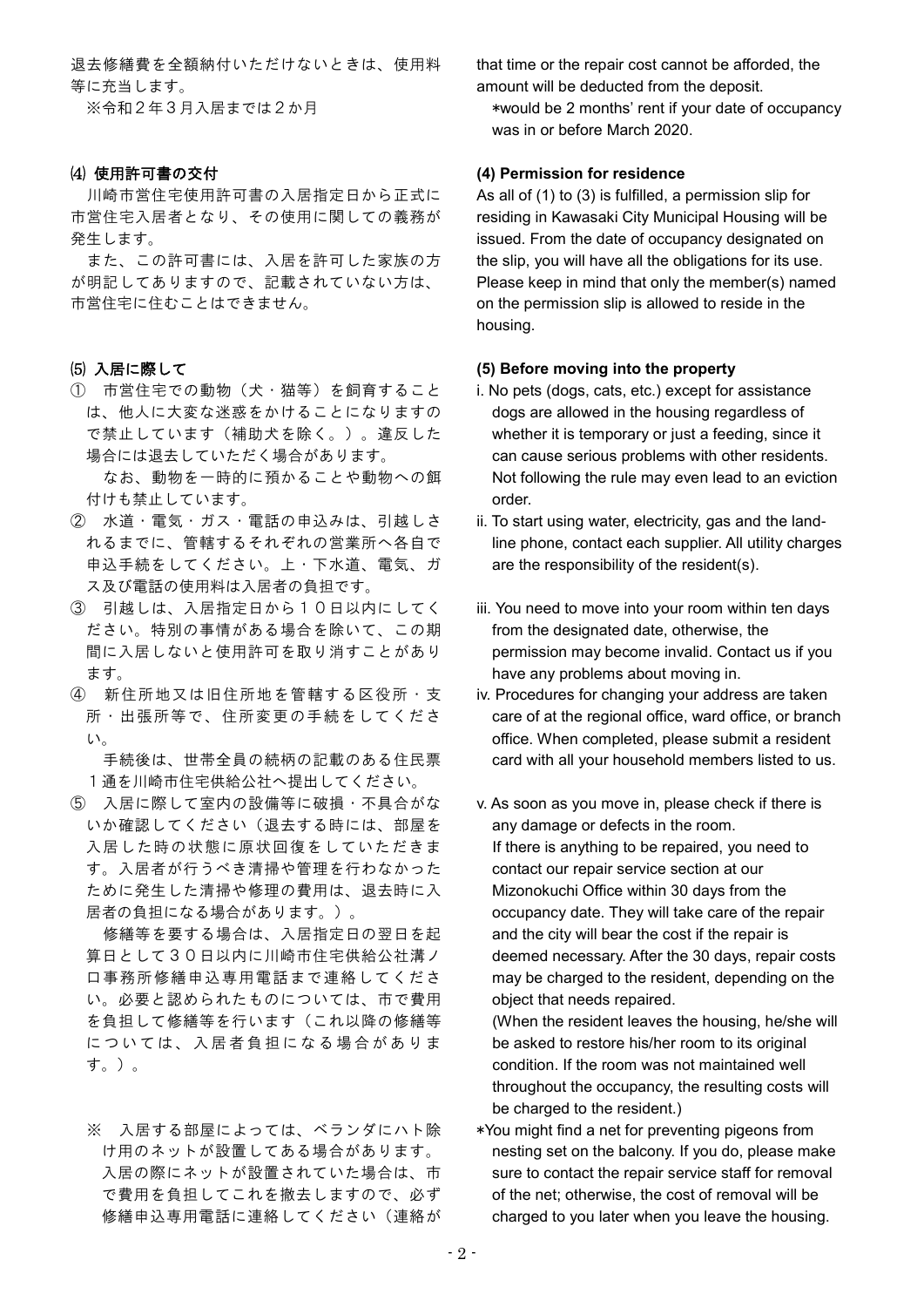ない場合は、退去する時に撤去費用を負担して いただきます。)。

⑥ 市営住宅の駐車場は、市又は公社の許可を受 け、毎月使用料を納めることで、使用することが できます(入居者の保有台数を十分に収容できな い駐車場もあります。)。

 なお、市営住宅の敷地は、入居者の共同使用部 分であり、また、通路は緊急避難等に確保されて いるもので、駐車・駐輪はできません。自動車を お持ちの方で、駐車場のない住宅の方や駐車場を 借りることができなかった方は、住宅の外に駐車 場を確保してください。

- ※ 市営住宅には来客用の駐車場はありません。 自治会等で駐車場の空き区画を来客用として使 用することは認めていません。
	- 市営住宅内にコインパーキングがある場合 は、必ずこれを利用してください。
- vi. A parking space is available at most housings. You need to submit an application form to get a permit and pay the monthly fee if you wish to use one. In case there is no parking space available at your housing, you will have to rent one elsewhere. Lanes around the buildings are secured as evacuation routes for use during emergencies; thus, no parking is allowed.

 \*There is no free parking space for visitors at the housing property based on the city's policy. Please use metered parking if there is any at the property.

# 2 住宅使用料

#### ⑴ 住宅使用料の納入方法

毎月の使用料は、指定の金融機関の口座振替(引 落し)により納入していただきます。

口座振替日は、支払対象月の末日(土・日・祝日 の場合は翌営業日)ですので、前日までに使用料以 上の残高が口座にあることを確認してください。

なお、月の途中で入居・退去する場合の使用料 は、日割り計算となります。

#### ⑵ 納入期日に支払われなかった場合

口座振替日に預金残高不足等により納入できなか ったときは、川崎市住宅供給公社の窓口で納入して ください。

支払対象月の翌月15日までに納められないとき は、市条例に基づき督促状を発送します。

なお、口座振替ができなかった場合、翌月に2か 月分の口座振替(引落し)は行っておりませんの で、ご注意ください。

### ⑶ 3か月以上使用料を滞納した場合

川崎市営住宅条例(第25条第1項第3号)に基 づく住宅明渡しの対象者となり、事情によっては住 宅を退去していただきます。住宅から退去されない 場合、裁判所を通じて建物の明渡しを求める等、厳 しく対応します。

また、滞納使用料等についても裁判所を通じて支 払を請求することがあるほか、連帯保証人に対して も支払を請求することになります。

# **2. Housing Rent**

#### **(1) Payment of the housing rent**

The monthly rent must be paid by automatic transfer from your account at the designated financial institution. The payment date is the last day of the month (deferred until the following business day if the day falls on a Saturday, Sunday, or bank holiday). Please make sure that your bank balance is sufficient to cover the full amount of the rent on the previous business day. If the date of occupancy or leaving is in the middle of the month, the rent will be prorated.

## **(2) When the rent is not paid**

If the rent was not paid on the transfer day due to insufficient funds in your bank account, it should be paid at our service counter. If it is still unpaid by the 15th of the next month, a collection letter with a payment slip will be sent out based on the city ordinance.

Please note that we cannot transfer the rent of two months at once on the following transfer day.

## **(3) If the rent has been unpaid for three months or more**

If the rent has been unpaid for three consecutive months or more, the resident will be subject to an eviction order in accordance with the Municipal Housing Ordinance (Article 25, Paragraph 1, Item 3) and might be asked to leave, depending on the situation.

If he/she still does not leave, it will be dealt with strictly; eviction might be ordered through the court.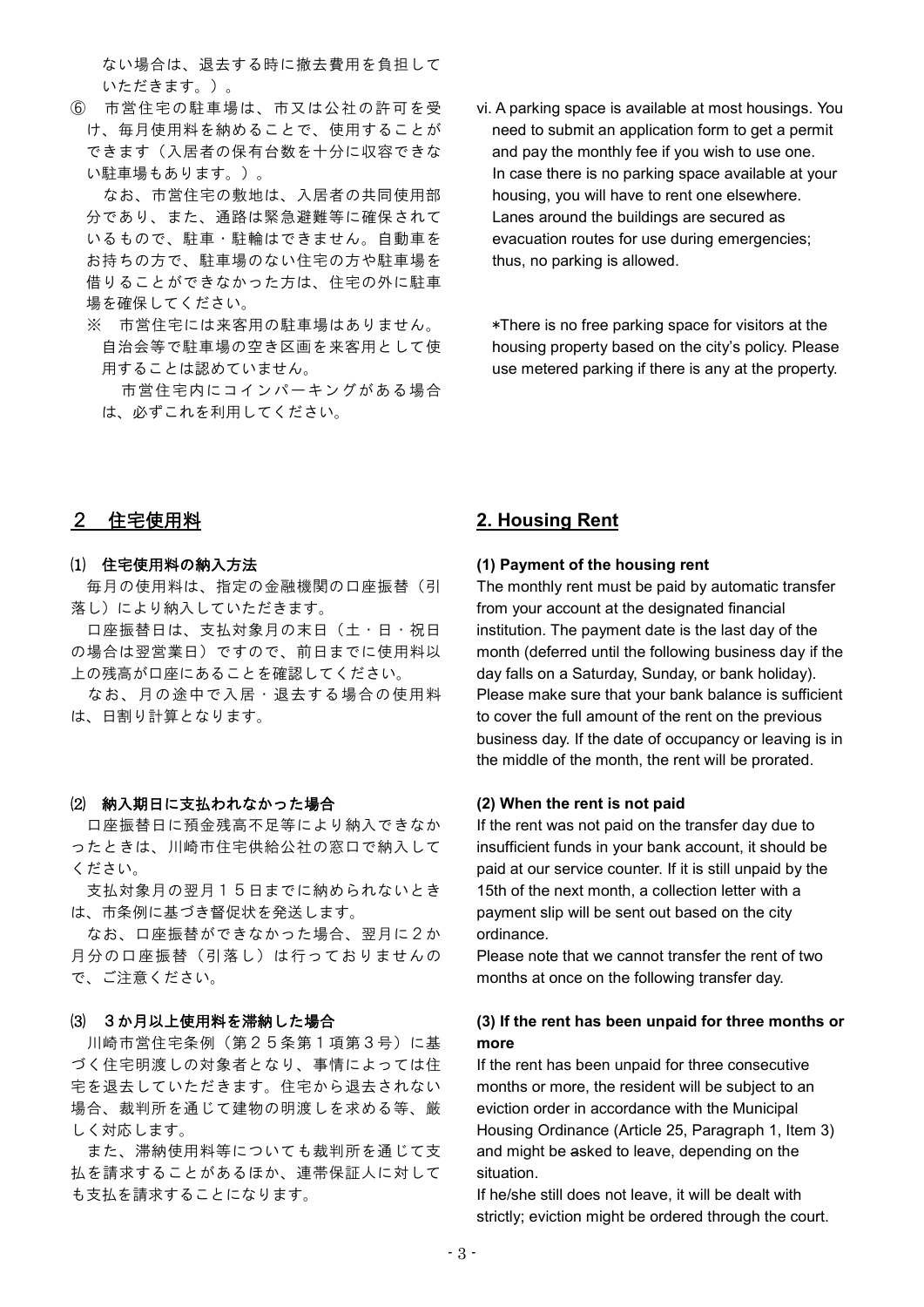## ⑷ 使用料の減免

次のような理由に該当し、使用料の支払が困難な 方(生活保護受給者は除く。)は、使用料の減免制 度を利用できる場合がありますので、川崎市住宅供 給公社にご相談ください。

- ① 収入(非課税収入も含む。)が著しく低額であ る場合
- ② 入居者又は生計を一にする方に、現に手帳や証 明書等の交付を受けている身体障害者、戦傷病 者、知的障害者、原子爆弾被爆者、精神障害者又 は公害病被認定者がいる場合(認定されている等 級により適用されない場合もあります。)

## ⑸ 使用料の決定

使用料は、入居者全員の収入及び使用している住 宅から受ける便益(広さ、古さ、利便性等)に応じ て毎年決定されます。

## ⑹ 収入の再認定

次のような例で、収入や控除に変動が生じた場合 は、収入の更正(再認定)を求めることができます のでご相談ください。

収入を更正した場合、新たに認定した収入を基に 使用料を決定いたします。

- ① 使用者又は同居家族の出生、死亡、転出等
- ② 退職(定年退職等再就職を予定していない場 合)
- ③ 転職、転業又は雇用形態の変更(正規社員から 嘱託社員等)
- ④ 新たな障害の認定や障害等級の変化

The unpaid rent will be demanded through the court from both the resident and his/her co-signer.

#### **(4) Rent reduction and exemption**

If you have difficulties in paying the rent for the following reasons, you should contact us, for you may be eligible for rent reduction or exemption.

- i. When your income including tax-exempt revenues is significantly low.
- ii. When you or any of your household members is physically handicapped, wounded in action, intellectually handicapped, an atomic bomb survivor, mentally handicapped, or has a pollutionrelated illness with a certificate of acknowledgement. (Some grades of the disabilities are not eligible for the plan.)

#### **(5) Determination of the rent**

The rent is determined annually according to the income of all household members and the benefits received from the housing (area, age of a building, convenience, etc.).

#### **(6) Re-certification of income**

If your income or deductible expense has changed for any one of the following reasons, please consult us to have your income re-certified. The rent will be recalculated based on your re-certified income.

- i. Increase or decrease in the number of household members (e.g. by birth, death, or anyone moving out)
- ii. Retirement with no plan to have a job in future
- iii. Change of career, occupation, or employment status (e.g. from permanent to temporary employee)
- iv. Being certified with disability or changes in disability grades

# 3 収入申告

## ⑴ 収入申告書の提出

入居後、市営住宅使用者の義務として毎年7月に 入居者全員分の所得金額を確認できる書類又はマイ ナンバー書類を添付して、収入申告書を提出してい ただきます。

この収入申告書と市の調査により入居者全員の所 得金額を算定し、翌年度の使用料を決定します。

なお、収入申告の提出がない場合や添付書類等に

## **3. Income Report**

## **(1) Submission of income report**

As a resident of the municipal housing, you are obligated every year in July to submit, for all your household members, either documents that certify income or personal identification number documents that include declarations of income.

The final income of your household will be calculated based on the income report and the city's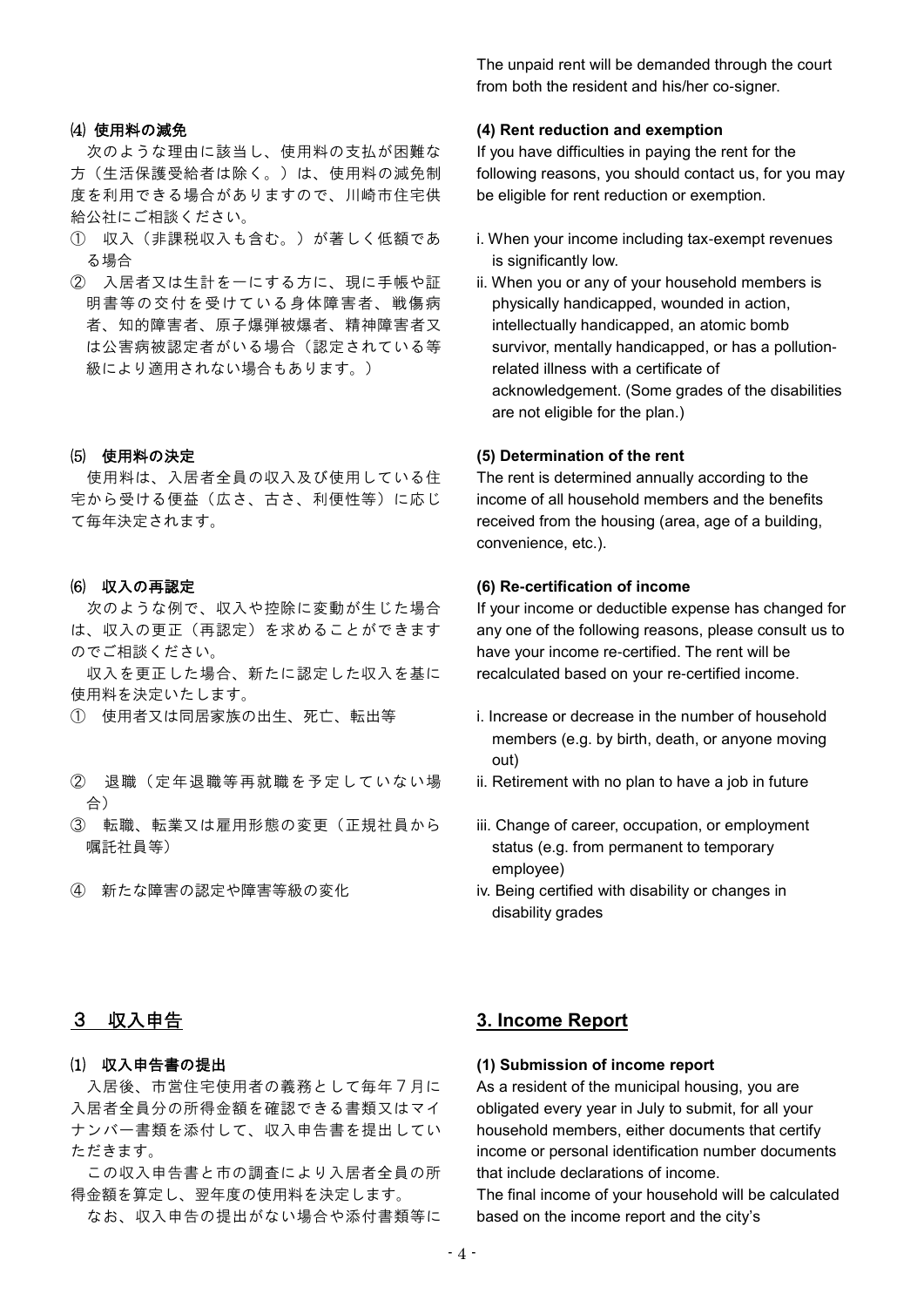不備がある場合は、近傍同種の住宅の家賃(各住宅 での一番高い家賃)となりますので、ご注意くださ い。

## ⑵ 収入超過者

3年以上、引き続き入居されている方には、市営 住宅の入居収入基準を超過しているかどうかを通知 します。

収入超過者と認定された方は、川崎市営住宅条例 に基づき市営住宅を明け渡していただく努力義務が 課せられます。

また、収入に応じた加算額が加えられ、最終的に 「近傍同種の住宅の家賃」となります。

【入居収入超過基準】

普通世帯 158,001円以上

特認世帯※ 214,001円以上

※特認世帯とは、高齢者世帯、心身障害者世帯、 義務教育終了前の子供がいる世帯等です。

## ⑶ 高額所得者

5年以上引続いて市営住宅に入居していて、2年 間続けて基準の月収額を超える高額の収入を得てい る方を高額所得者といいます。高額所得者と認定さ れた方には、住宅を明け渡していただきます。

高額所得者に認定された方には、年度当初(4 月)に高額所得者認定通知書をお送りし、翌年3月 末までに退去していただきます。

なお、明渡期間を過ぎても住宅を明け渡さない場 合は、市営住宅の使用許可は取り消され、明渡訴訟 の対象となります。さらに、住宅が明け渡されるま での間は、「近傍同種の住宅の家賃の2倍の金額」 が損害賠償金として毎月請求されます。

【高額所得者収入基準】

313,001円以上

## ⑷ 中堅所得者向賃貸住宅等へのあっせん

収入超過者と認定された方は、市営住宅の明渡し の努力義務が課せられており、また、高額所得者と 認定された方は、退去していただくことになります ので、退去の準備をお願いします。

川崎市特定公共賃貸住宅や川崎市住宅供給公社の 賃貸住宅に入居を希望される方は、ご相談くださ い。

investigation, and the rent for the next fiscal year will be fixed.

If you do not submit your income report or if there is a deficiency in the attachments, the amount equivalent to neighboring-similar-housing rent (the highest rent of the housing) will be applied to your rent.

#### **(2) Exceeded-income earner**

For a resident who has lived in the housing for three years or more, a notification on whether or not the income of your household exceeds the income criteria for municipal housings will be delivered. If you are identified as an exceeded- income earner, you are obliged to make an effort to leave the housing in accordance with the Municipal Housing Ordinance. Moreover, an additional amount will be added to your rent, and eventually the rent will be as high as that of neighboring similar housing.

[Exceeded Income Criteria]

For ordinary households: ¥158,001 or over For specially approved households: ¥214,001 or over

\*Specially approved households are households with elders, physically and/or mentally handicapped persons and children in compulsory education.

#### **(3) High-income earners**

A resident who has lived in the housing for five years or more and whose monthly income has exceeded the designated criteria for two consecutive years is identified as a high-income earner and must leave the housing.

The high-income earner will receive a notification letter at the beginning of the fiscal year (April), and must leave the housing by the end of March of the following year.

If he/she does not leave during the designated period, the resident will lose permission for residence and eviction will be demanded through the court. Moreover, a rent of twice as much as neighboring similar housing will be charged as compensation every month until he/she moves out.

【High Income Criteria】 ¥313,001 or over

## **(4) Rental housing for middle income earners**

Residents deemed to be exceeded-income earners are obligated to make an effort to move out, and highincome earners must leave the housing. As such, it is asked that they make preparations to move out. Contact us if you wish to find a new home in publicly run rental housing for middle income earners that we manage.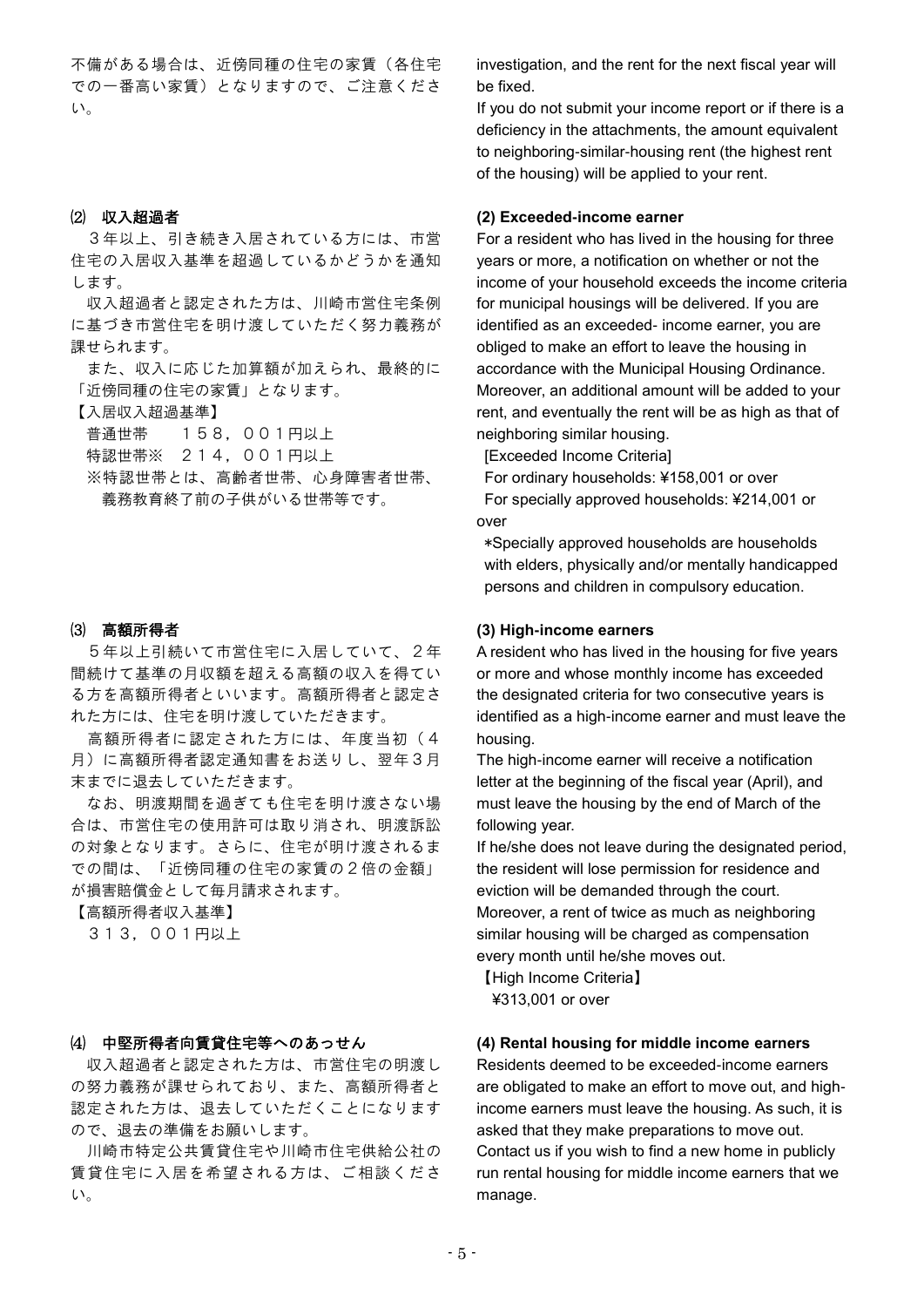# 4 入居中に必要な手続と住宅の明渡し

## 4-1 入居中必要な手続

市営住宅に入居された方は、次のような場合には 必ず手続をしなければなりません。

申請・届出窓口は川崎市住宅供給公社となります ので、記入方法等は川崎市住宅供給公社へお問い合 わせ下さい。

## 申請書を提出し、許可を必要とする場合

## ⑴ 使用者本人がいなくなった場合【使用承継申 請】

使用者が死亡又は退去した場合、同居者も退去す ることが原則です。ただし、使用者本人が死亡又は 離婚による転出等により住宅に居住しなくなり、同 居していた方で次の①②に該当する場合に限り、継 続して住宅を使用するときは、20日以内に市営住 宅使用承継申請書を提出し、住宅の使用について使 用承継許可を受けなければなりません。

- ① 使用者の配偶者
- ② 高齢者・障害者等で特に居住の安定を図る必要 がある者

なお、承継許可を受けずに居住し続けた場合、不 正占有者として法的措置の対象となります。

また、承継により住宅使用料が変更になる場合も あります。

## ⑵ 親族を同居させたい場合【同居申請】

使用者の親族(3親等以内)で特別の事情がある 場合、同居申請をすることができます。

この場合は同居申請書を提出し、同居許可書の交 付を受けた後でなければ、同居することはできませ ん。同居の許可には一定の要件があります。許可な く同居した場合は、不正入居となりますのでご注意 ください。

また、同居により住宅使用料が変更になる場合も あります。

#### ⑶ 市営住宅の設備改善等を行う場合

入居者の身体等の状況により生活に支障があり、 一定の条件を満たす場合は、市の福祉制度を利用し て手すりの設置や和式便器の洋式化等を行うことが できます。改善等が必要な場合は、事前に川崎市住 宅供給公社にご相談ください。

なお、市の福祉制度を利用した場合も、原状回復 費用は自己負担となります。

# **4. Required Procedures and Important Reminders**

#### **4-1 Procedures while in the housing**

The residents must follow the required procedures in the circumstances outlined below.

Please contact us - Kawasaki City Housing Supply Corporation - about how to fill out and submit the application forms.

## **Cases where permission is required**

# **(1) When a signer of the room is no longer in the housing [application for succeeding a residence permit]**

In case a signer of the room has passed away or has left the housing, as a general rule, cohabiters must leave as well. However, if any of the remaining members fall under (i) or (ii) below and wish to stay, he/she may apply for succeeding the permit to use the room by submitting the required documents within 20 days from the event.

i. A spouse of the signer

ii. A person whose habitation needs to be particularly stabilized (e.g. An elderly person or a person with handicaps)

Without the permit, using the room is considered as illegal occupation, and it is subject to legal action. It should also be noted that the rent after the new permit may differ from the former rent.

## **(2) When you wish to have your family move in [application for permit for additional resident(s)]**

When you have a family within the third degree by consanguinity under a special circumstance who needs to move into your room, you must apply for a permit for additional resident(s). She/he can move in only after you receive a written permit. There are certain requirements to obtain a permit, and moving in without one would be considered as illicit. It should also be noted that the rent may change after the new member is added to your household.

## **(3) When you want to improve your house equipment**

When any inconvenience arises in your room due to your physical conditions, and if certain requirements are satisfied, you are eligible for the city's welfare program to install handrails or replace the Japanesestyle toilet with a Western. When you need to improve any equipment, please consult us in advance.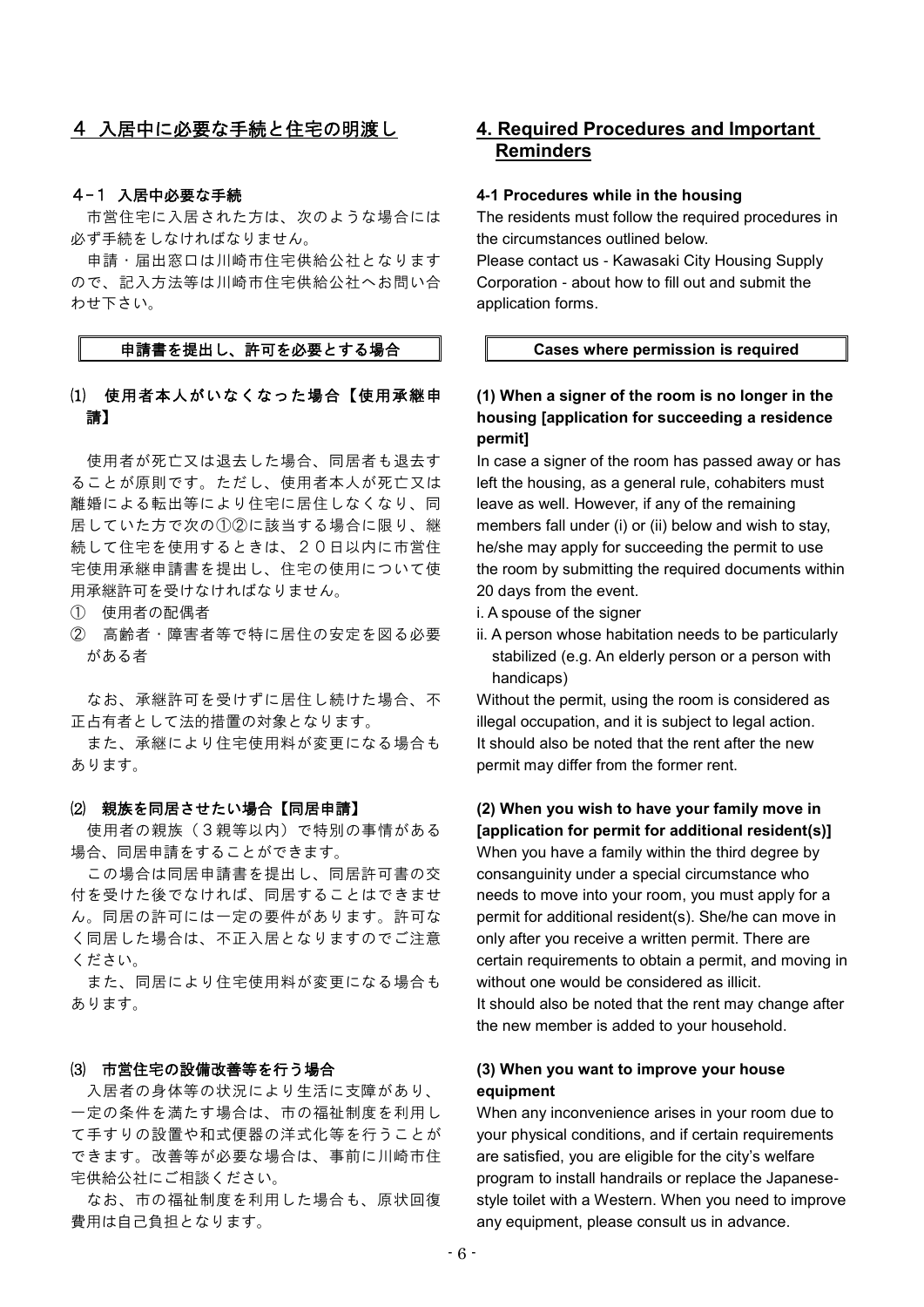# ⑷ 市営住宅の模様替え等を行う場合【市営住宅模 様替許可申請書】

模様替え等を行う場合は、事前に川崎市住宅供給 公社に許可申請し、必ず許可を受けてから行ってく ださい。内容によっては許可できない場合もありま す。

なお、退去のときには、設置物の撤去等の原状回 復費用は自己負担となります。

## 届を提出しなければならない場合

## ⑸ 入居世帯に異動があった場合【異動届】

入居世帯員に転出・出生・死亡等の異動があった ときは、各区役所等の区民課での手続と併せて世帯 全員の住民票(消除者を含む。)を取得し、入居世 帯員異動届に住民票を添付して、速やかに川崎市住 宅供給公社へ提出してください。異動届の提出がな い場合、不正同居や無断退去となる場合があります のでご注意ください。

## ⑹ 姓を変えた場合【改姓届】

住宅使用者の姓が変った時は、戸籍謄本又は住民 票を添付して改姓届を提出してください。

# ⑺ 連帯保証人に変更がある場合【連帯保証人変更 届】

連帯保証人が死亡したときや、連帯保証人の住所 等が変更となったときは、直ちに連帯保証人変更届 を提出してください。

## ⑻ 緊急連絡人に変更がある場合【緊急連絡人変更 届】

緊急連絡人が死亡したときや、やむを得ない事情 で緊急連絡人を変更する必要があるときは、直ちに 新しい緊急連絡人を定め、緊急連絡人変更届を提出 してください。

緊急連絡人の住所等が変更になったときも、直ち に緊急連絡人変更届を提出してください。

### ⑼ 市営住宅を不在にする場合【不在届】

単身者の場合で、入院等の理由により15日以上 市営住宅を不在にするときは、連絡先や不在期間を

Even if you use the welfare program, the cost for restoring the residence to its original condition will be at your expense.

## **(4) When improvement of the room equipment is needed [Application for refurbishment]**

If you wish to equip something to your room, you need to apply for a permission beforehand. There are some cases that may not be permitted. Restoration or removal will be carried out at your expense when you leave the room.

## **When a notification should be filed**

## **(5) When there is a change in your household [Change of household notification]**

If there is a change in the members of your household due to moving out, birth, or death, you need to submit a notification form with a resident card that has all your household members including the person who has been removed. This should be promptly submitted to the Resident Support Division of the ward office.

Please make sure to submit the notification each time it happens, since not reporting it may be considered as an illicit occupancy or leaving.

# **(6) When your surname has been changed [notification of surname change]**

When your surname has been changed, you need to submit the notification of surname change and attach a copy of family register or a resident card.

## **(7) When the co-signer has changed [notification of change of co-signer]**

If your co-signer has passed away or has changed his/her address, please submit a notification of change of co-signer immediately.

## **(8) When the emergency contact person has changed (notification of change of emergency contact)**

If your emergency contact person has passed away or needs to be changed due to unavoidable circumstances, you must determine a new contact person immediately and submit a notification of change of emergency contact.

The notification should also be submitted when the address of the emergency contact person is changed.

## **(9) When you will be away from the housing [Absence notice]**

If you live by yourself and would be away from the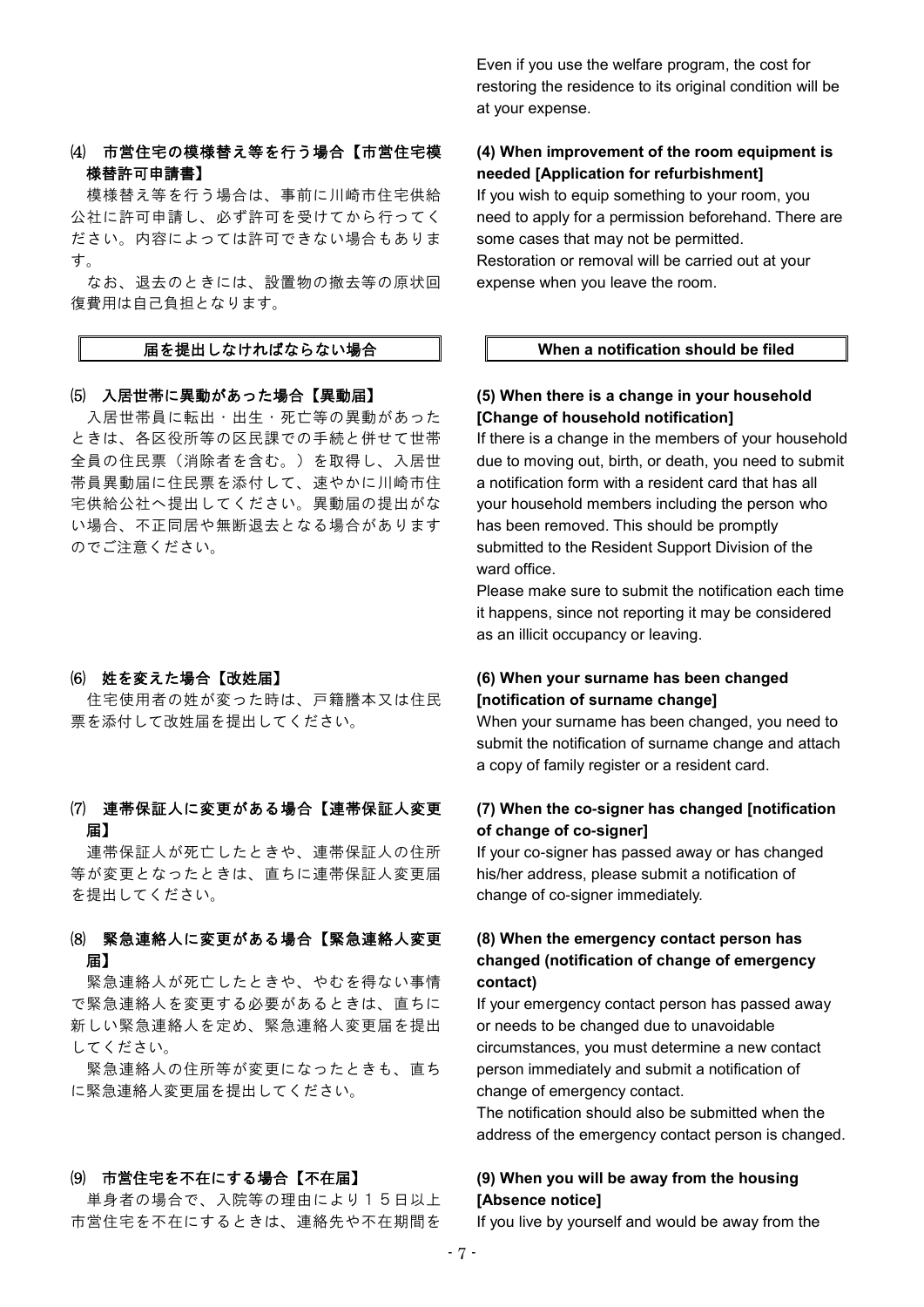示す不在届を提出してください。

不在届を提出せず長期にわたり不在の場合は、無 断退去と判断される可能性がありますのでご注意く ださい。

## 証明書の交付を希望する場合

保険(火災地震)加入時の居住証明や自動車保管 場所使用承諾証明の発行は、川崎市住宅供給公社で 行います。

## 4-2 住宅の明渡し

次のような場合は、住宅を明け渡していただくこ とになります。

- ① 市営住宅申込書を偽る等不正の行為により入居 したとき。
- ② 指定の期日迄に入居しないとき。
- ③ 使用料を3か月以上滞納したとき。
- ④ 市営住宅又は共同施設を故意にき損したとき。
- ⑤ 他の住宅を取得又は他の施設に入所する等、生 活の本拠を移したとき。
- ⑥ 公営住宅法に定める高額所得者となったとき。
- ⑦ 正当な理由がなく15日以上市営住宅を使用し ないとき。
- ⑧ 詐欺又は不正手段により使用料又は敷金の全部 又は一部の徴収を免れたとき。
- ⑨ 川崎市営住宅条例・同施行規則又はこれに基づ く市又は公社の指示に違反したとき。
- ⑩ 周辺の環境を乱し、又は他の使用者や住民に迷 惑を及ぼす行為を行い、市の是正勧告に従わない とき
- ⑪ 使用者又は同居の親族が暴力団員であるとき。
- ⑫ 市営住宅の借上げの期間が満了するとき。
- ⑬ 市長が公益上及び管理上必要と認めたとき。

housing for 15 days or longer due to hospitalization or other reasons, you need to submit a written notice with a contact person and period of absence in advance.

Leaving the room empty without notice might be taken as having permanently left without going through required procedures.

#### **When you need a certificate**

Upon your request, we will issue a certificate of residence that is required when applying for earthquake or fire insurance, and a certificate of storage location acceptance.

#### **4-2 Demand of eviction**

The following cases may lead to a demand of eviction.

- i. When a resident has moved into the housing through dishonest acts such as falsifying the application form.
- ii. When a resident does not move into the housing by the designated date.
- iii. When a resident does not pay the rent for three consecutive months or more.
- iv. When a resident has intentionally damaged municipal housing property or common facilities.
- v. When a resident has moved his/her main home to another place such as a house they purchased, a care house, or some other facility.
- vi. When a resident has been identified as a highincome earner as stipulated in the Public Housing Law.
- vii. When a resident has been absent from his/her room for 15 days or more without a notice or a valid reason.
- viii. When a resident escaped paying all or part of the rent or a security deposit by fraud or unfair means.
- ix. When a resident violated the Kawasaki Municipal Housing Ordinance or the enforcement regulations and does not follow the instructions based in the same from Kawasaki City and Kawasaki City Housing Supply Corporation.
- x. When a resident disturbed the surrounding environment, imposed trouble on others, and does not follow the corrective advices by Kawasaki City.
- xi. When a resident or his/her household is a member of a criminal organization.
- xii. When the leasing period for the municipal residence expires.
- xiii. When the mayor deems it necessary for public interest or administration purposes.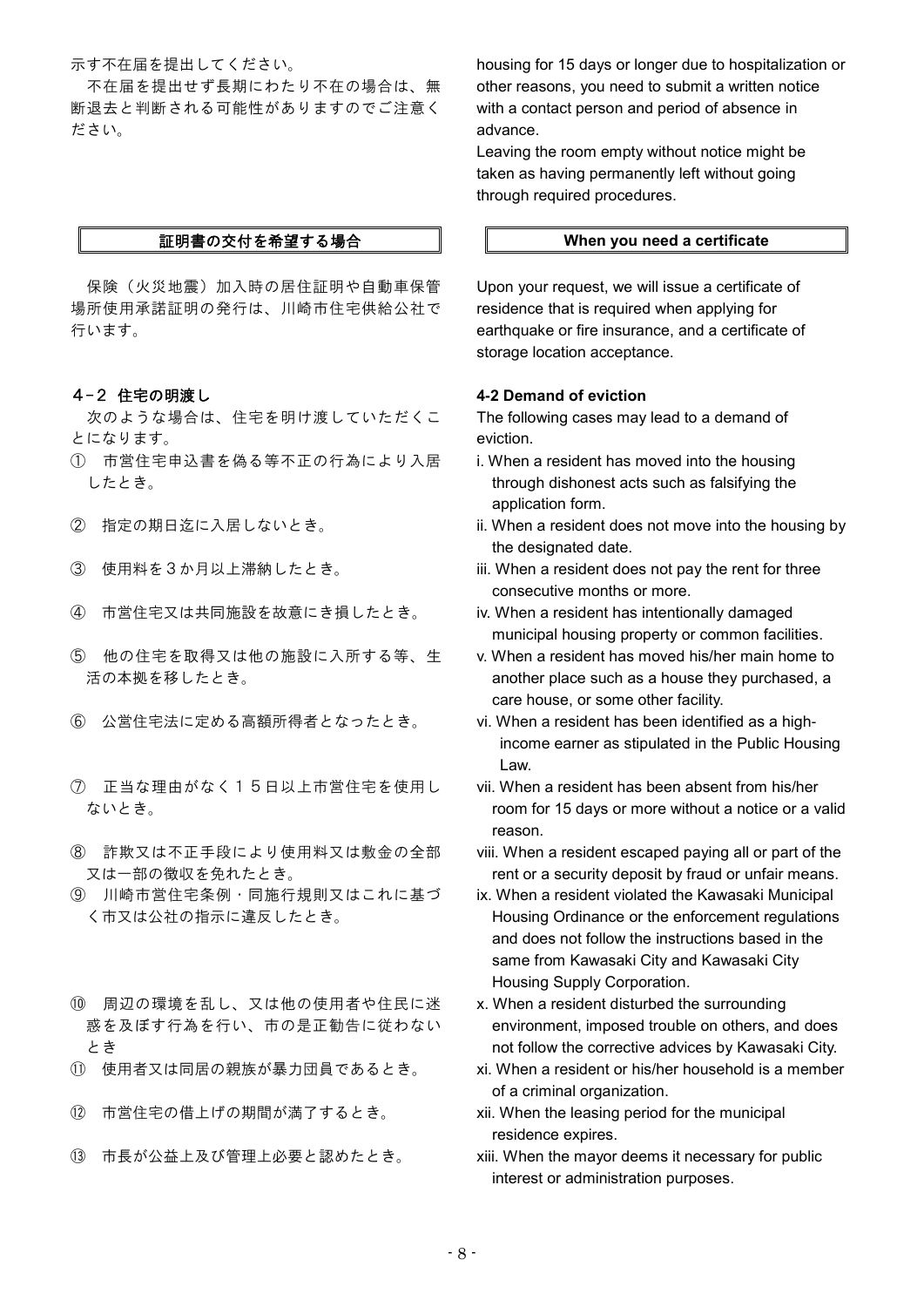## 5 快適な生活をしていただくため

## 換気と通気の心がけ

## ⑴ 窓を開けて換気(結露に注意)

コンクリート造りの住宅は、気密性が高く、冷暖 房装置が有効に働く長所がありますが、その反面で 積極的に通風・換気しないと空気が汚れたり、結露 が発生しやすくなります。

建物の結露は室内で発生した水蒸気が、壁や窓、 床、天井等で冷やされた時にその表面で水滴となっ て現われてきます。結露が起きると壁等のよごれや カビの原因となり、押入れの中の物が湿気を帯びた りすることがあります。

換気扇、便所・浴室換気扇、換気口等が設置され ている場合はこれらを利用して通風換気を行うこと ができますが、強制的に風が通り抜けられるよう、 窓や扉を開放すると短時間で効果的な換気ができま すので、こまめに換気を心掛けてください。

なお、窓や扉を開放して換気する際は、風による 急激な扉の開閉でケガや扉を破損させないように注 意しましょう。

#### ⑵ 炊事の際は必ず換気扇(レンジフード)を使用

ガスを燃焼すると多くの新鮮な空気が必要とさ れ、ガスからも多量の水蒸気や有害なガスを発生し ます。ガスコンロ等のガス器具を使用する時は、必 ず換気口や窓等を開け、外の空気が入るようにして ください。

また、換気扇が取り付けられている住宅は、ガス 器具使用中は必ず換気扇を回し、使用後は室内の水 蒸気を十分に排出するため、15分程度は換気扇を 回し続けてください。

※ ガスコンロ、ガス炊飯器、瞬間湯沸かし器等の ガス器具等については、ガス中毒や酸欠事故防止 のため、自身で設置する換気扇等の換気設備の性 能を考慮した上で設置するようにして、十分な換 気が行えるようにしてください。

また、フィルター等は定期的に清掃して、目詰 まりの無いようにしてください。

## ⑶ 石油・ガスストーブ使用時は必ず換気を(小窓 を開くこと)

灯油やガスは、燃焼すると多くの水蒸気を発生さ せます。観葉植物からも水蒸気が発生します。ヤカ ンを暖房機にのせたり、洗濯物を室内で乾燥させる と、さらに多量の水蒸気が発生します。窓がくもっ たら要注意です。

定期的に窓を開けて換気扇を回す等、換気に十分 心がけてください。除湿器を使用して水蒸気の量を 減らすのも有効な方法です。

また、ガス中毒や酸欠事故防止のため、時々窓を

## **5. For Comfortable Living**

## **Ventilation and circulation**

## **(1) Open windows to prevent condensation**

Concrete residences are relatively airtight and improve the efficiency of air-conditioners, but they need to be frequently ventilated to keep air clean and to prevent condensation.

Condensation appears as water vapor on the surfaces of walls, windows, floors and ceilings when water vapor generated in the residence is cooled, and could be the cause of stains on the walls, molds, and dampness in the closets.

Use a ventilation fan in the kitchen, toilet, and bathroom, and an air vent, if present.

Open windows frequently to efficiently circulate the air.

When opening windows or doors to ventilate, please be careful not to let the wind roughly open or close the door. This is to prevent both injury to yourself and damage to the door.

### **(2) Always use the extractor fan when you cook**

Gas needs a lot of fresh air to burn, and generates a large amount of water vapor and harmful gas. When you use a gas cooking appliance such as a gas stove, open windows and/or an air vent to take in fresh air. If your kitchen is equipped with a ventilation fan, make sure you turn it on while using a gas cooking appliance, and keep it on for about 15 minutes after cooking to let the vapors disperse.

\*When you install gas appliances, such as gas stove, rice cooker, or water heater, make sure the performance of ventilation equipment such as the ventilation fan is sufficient in order to prevent gas poisoning or lack of oxygen.

The filters of a ventilation system should be cleaned periodically so that the filter does not get clogged.

## **(3) Always use ventilation when an oil or gas heater is turned on (open a small window)**

Kerosene and gas generate a large amount of water vapor when they are burned. House plants also diffuse water vapor. A kettle on a heater and hanged laundry cause even more vapor. You should be aware when the windows get foggy.

Be sure to open the window and turn on the ventilation fan from time to time, to fully ventilate the room and to prevent gas poisoning or lack of oxygen. A dehumidifier is useful for reducing moisture in the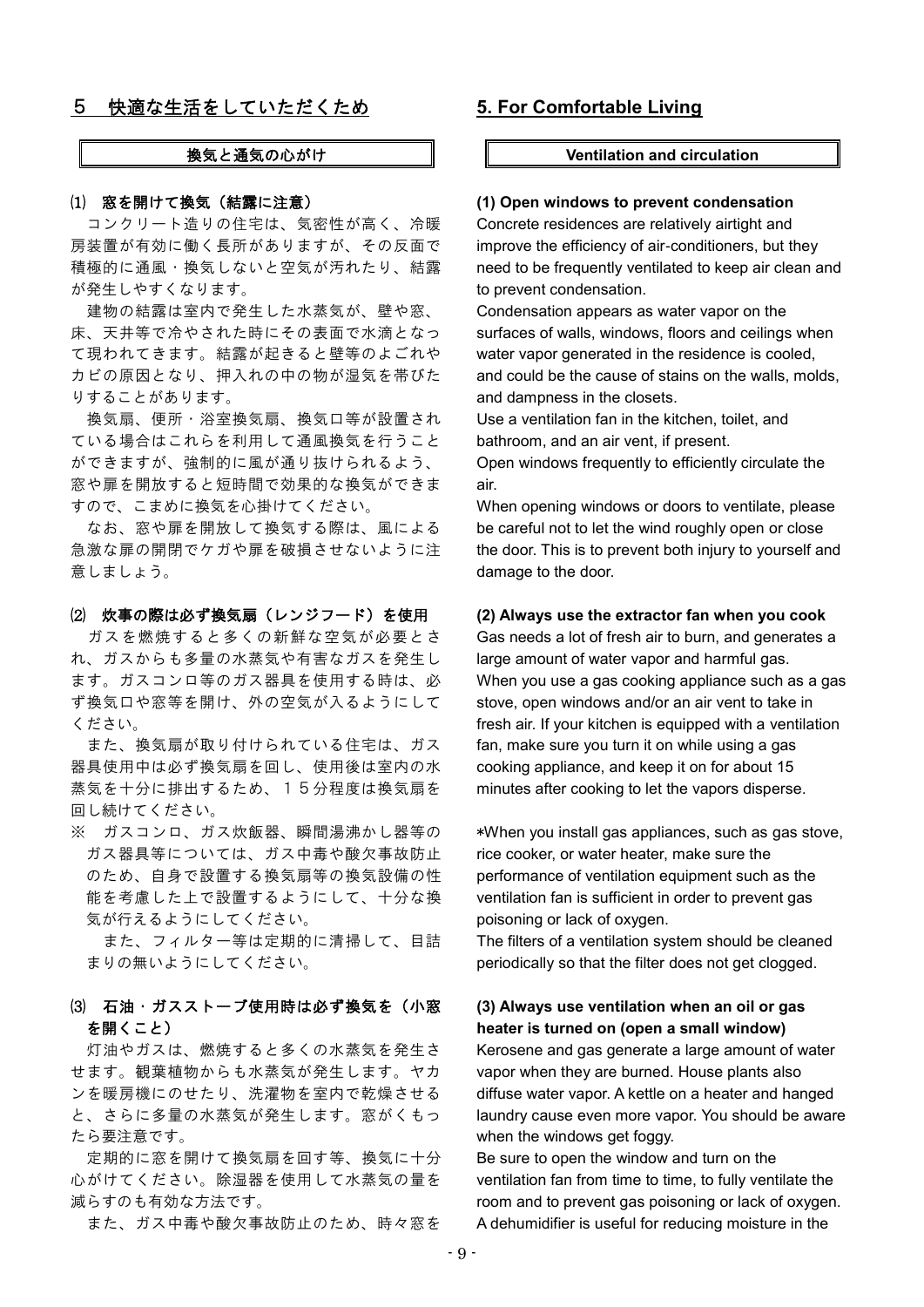#### ⑷ 浴室の換気

浴室は水蒸気の発生が非常に大きい場所です。浴 室で発生した水蒸気が他室に広がらないように、入 浴後は浴室の扉を閉めて、窓や換気扇を使用して換 気を行ってください。

また、浴槽に残り湯がある場合は、浴槽のフタを 閉めましょう。

## ⑸ 家具等の裏側も要注意

外部に接している壁に家具やカレンダー等を密着 して置くと、壁の温度が低下して結露が発生しやす くなります。時々調べてみてください。

外に面している壁際に家具を置く場合は、壁から 10㎝位離してください。

## ⑹ 押入の収納も風通しよく

- ① カビ等を防ぐには、除湿剤の設置や天気の良い 日に扇風機の風を押入に2〜3時間送るのも効果 的です。
- ② ふとんや衣類の箱をしまうときは、できるだけ すき間をつくり、風通しを良くしてください。ま た、湿気が入らない衣類箱等も上手に選んで使い ましょう。
- ③ 夜間、外部が冷え込む時は、押入れが結露しや すいので、左右の戸を10cm位開けて扇風機の 風を送ると結露も発生しにくくなります。

#### カビ

## ⑴ カビを防ぐには

カビは、湿度が高く適温であれば発育することは よく知られていることですが、コンクリート住宅は 機密性が高いために、どうしても室内の湿気は多く なりがちです。

常に換気を十分行い、室内で水蒸気を多く発生さ せないように日ごろから注意してください。カビ は、長時間湿潤な状態が続いて、初めて発生しま す。壁に結露が発生したらすみやかに乾かしてくだ さい。

また、防カビ剤の使用も有効です。

## ⑵ カビが発生したら

① カビの部分を雑布で拭いたり、はたきをかける のは、菌をまきちらし、かえって悪い結果となり ます。

 カビが発生しても、決して家具等で隠さないで ください。さらにひどくなります。

② カビが発生した場合の修繕は、原則入居者負担 になります(公費負担になる場合もありますの で、川崎住宅供給公社溝ノ口事務所修繕申込専用

room.

#### **(4) Bathroom ventilation**

A large amount of vapor is generated in the bathroom. To prevent the vapor from spreading across the room, close the bathroom door and ventilate by opening a bathroom window and running the ventilator. Make sure to put the cover on the bathtub when there is remaining bath water.

### **(5) Pay attention to the back of furniture**

Furniture and calendars touching the wall facing the exterior wall lower the wall temperature and cause condensation. Please check from time to time. When placing furniture, make sure to keep 10cm away from the wall if the wall is facing outside.

## **(6) Ventilate closets**

- i. To prevent mold, placing silica gel packets and sending bursts of air into the closet by using an electric fan for 2-3 hours on a sunny day are effective options.
- ii. When storing futon and/or clothing cases in the closet, try to leave a space between them so that air can run through. Clothing cases that can keep away moisture are recommended.
- iii. When it gets very cold during the night, the closet is likely to become humid. It is recommended to open both sides of the closet by about 10cm and circulate the air with an electric fan.

## **Mold**

## **(1) To prevent mold**

It is well-known that mold grows in humid, warm environments. Since concrete buildings are very airtight, they can easily become humid.

Please ventilate your room constantly, and be careful not to produce too much moisture.

Dry immediately when you find dew condensation on the wall, because mold will grow only when there is enough moisture for a certain period of time. Anti-mold agents are also useful.

## **(2) When you find mold**

i. Using a wiping cloth or a duster to clean up mold will only spread mold spores and make the situation worse.

 Please do not hide mold with furniture, as this will only cause more mold to grow.

ii. Repair costs for molded parts of the room will be charged to the resident. However, since there are some exceptional cases, please inquire with the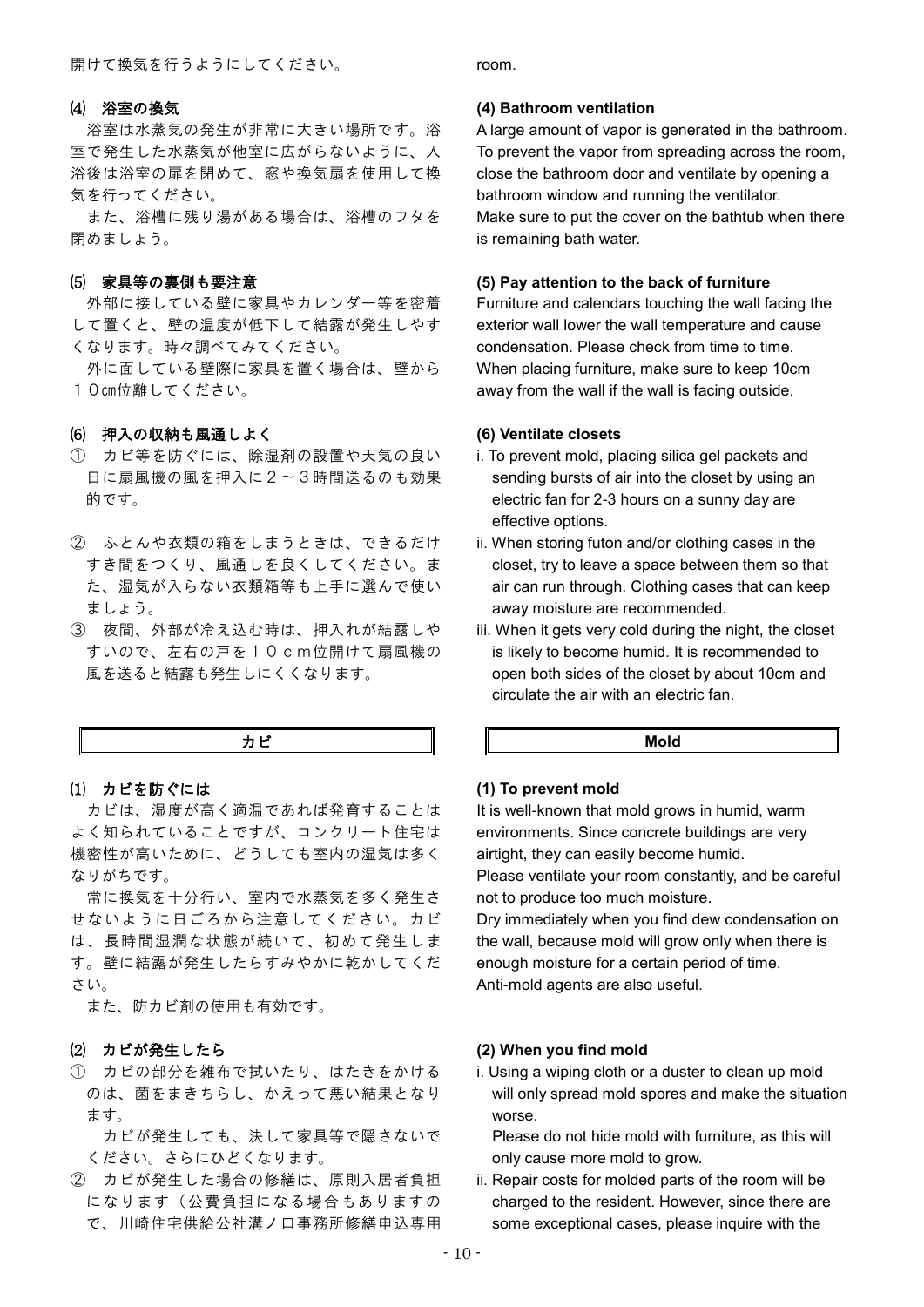電話へご相談下さい。)。

## 部屋の使い方

- ⑴ 玄関
- ① 玄関錠(シリンダー鍵)は精密な構造になって いますので、ていねいに取り扱ってください。
- ② カギやカギ穴には絶対に潤滑油を使用しないで ください。カギが入りにくいときは、そのカギに 鉛筆の芯をこすりつけるとなめらかになります。
- ③ カギは差し上げたのではなく、住宅とともにお 貸ししたものです。みなさんにお貸ししたカギ以 外に合カギはありませんので、紛失しないように してください。
- ④ ドアスコープ(のぞき窓)、ドアチェーン等を 活用して、防犯に心がけてください。
- ⑤ 玄関扉の開閉は、廊下や階段を歩く方の迷惑に ならないようにしてください。また乱暴な開閉は 建物全体に響きますので、特に気をつけてくださ い。
- ⑥ 玄関土間は防水していません。打水等の水の使 用はさけてください。

#### ⑵ 和室・洋室

部屋の使い方を工夫し、押入、戸棚、天袋等を効 率的に活用してください。

また、コンクリートの住居はすきまが少ないた め、十分な自然換気は望めません。窓等を開けて換 気を行ってください。特にガスコンロ・ガスストー ブ・石油ストーブ等を使用するときは、換気に気を つけましょう

#### ⑶ 住宅用火災警報器等

市営住宅には、各部屋に住宅用火災警報器等が設 置されています。

いざという時のために、住宅用火災警報器等を所 定の位置から取り外したり、住宅用火災警報器等か ら電池を外したりしないようにしてください。ま た、誤報時の復旧は、入居者の方にお願いします。

なお、けむりタイプの害虫くん煙剤は、警報が作 動する恐れがあるので使用しないでください。

#### ⑷ 台所

ステンレス流し台は、清潔で耐久力のある流し台 ですが、汚れは洗剤等で洗ってください。金属製の たわし等は傷がつきやすいので使用しないでくださ い。

## <排水の注意>

① 流しの目皿のごみは、毎日取り除きましょう。

## **In using the room**

#### **(1) Entrance**

- i. Since the entrance key (cylinder key) is of a precise structure, you need to handle it carefully.
- ii. When your key does not go into the keyhole smoothly, you can try rubbing the key with pencil lead. Never apply lubricating oil to the key or to the keyhole.
- iii. The key belongs to the city and is rented to you together with the room. You must not lose your key, as spare keys are not kept on hand.
- iv. Make sure that you use the door scope (peephole) and the door chain to protect yourself from crime.
- v. When you open or close the entrance door, be mindful of other people who are walking in the hallway or on the stairs. Avoid opening and closing the door roughly, because the noise echoes throughout the building.
- vi. The entrance area is not waterproof. Avoid using water including water sprinkling around the entrance.

## **(2) Japanese style room and Western style room**

Please think out the efficient way to use a "oshiire" (closet), a "todana" (cupboard), and a "tenbukuro" (storage space above a closet).

Since the residence is made of concrete, natural ventilation cannot be expected. Please open the windows to ventilate.

Do not forget to ventilate the room, especially when using a gas stove, a gas heater, or an oil heater.

## **(3) Fire alarm**

Fire alarms are installed in each room.

For emergencies, do not remove the fire alarms from where they are located and do not remove their batteries. In the event of a false alarm, the resident needs to reset it.

Smoke-type pest-control agents should not be used because it may lead to a false alarm.

## **(4) Kitchen**

The stainless-steel sink is clean and durable. Use kitchen detergent to clean it, not the wire wool that would damage the sink.

## **< Precautions for drainage >**

i. Please remove garbage in a sink strainer daily.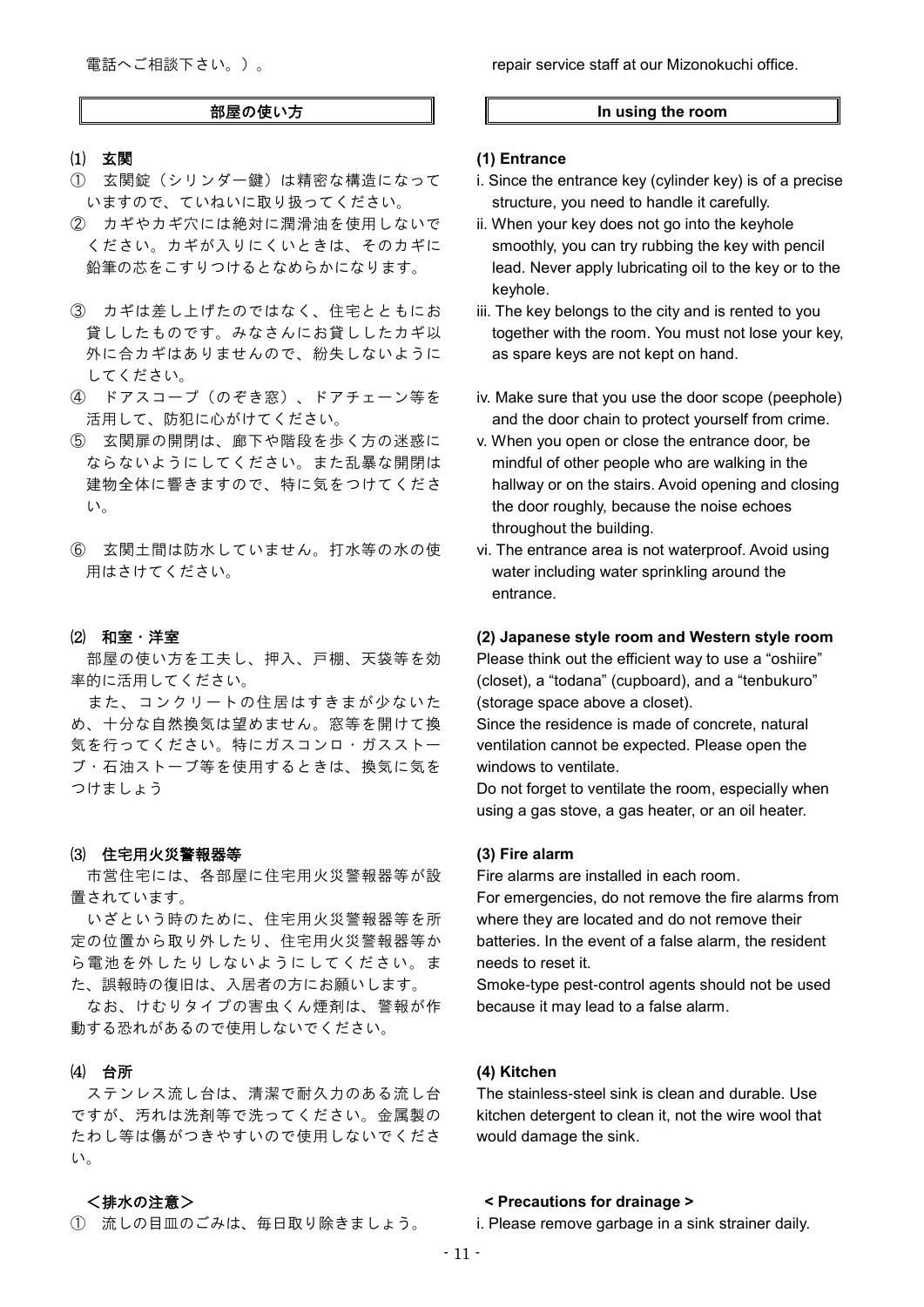- ② 目皿やトラップの椀等を取り外して使用する と、ごみが一緒に流れ込んで配水管が詰まる原因 になります。
- ③ トラップは、共用の排水管からの悪臭が上がる のを防ぐために設けてあります。 また、使用済みの油類は、排水管にこびりつい て詰まりの原因となりますので、流しに捨てない でください。
- ④ 排水口は、長い間にごみや油が付着し、思わぬ 事故の原因になりますので、定期的に清掃するよ うにしてください。

## <台所の換気>

台所は熱気や煙がこもりやすく結露の原因となり ますので、換気扇・レンジフード等を使用するか、 窓の開閉によって換気してください。

## ⑸ 浴室

- ① 屋内で防水されている所は浴室だけです。浴室 以外(洗面所等)では水をこぼさないように注意 してください。ていねいにお使いいただくととも に、点検を怠らないようにしてください。
- ② 洗濯機の排水を浴室内へ排水する場合は、洗面 所等に水をこぼさないよう特に注意してくださ い。

 また、排水目皿の掃除をしてから、浴槽の排水 をしてください。目皿が詰まっていると、たき口 や他の部屋に水があふれ出る場合があります。

※ 不注意による漏水で被害を与えた場合は、建 物については川崎市へ、階下の入居者の私有物 については被害者へ損害賠償する義務が生じま す。

## <バランス型風呂釜の使用上のご注意>

- ① お風呂を沸かすときは、浴槽内の上の湯口まで 水(お湯)が十分に入っているか確認してくださ い。空焚きは、火災の原因となります。
- ② 風呂釜が点火しない時は、電池を確認してくだ さい。電池確認ランプが点灯していたら電池交換 のサインです。
- ③ 給排気筒トップは、洗濯物等で覆わないように してください。

## ⑹ 便所

必ずトイレットペーパーをお使いください。水に 溶けにくい紙を使用したり、綿や紙オムツ・生理用 品等を捨てないでください。汚水管を詰まらせる原 因になったり、汚水処理施設の機能の障害になりま す。

- ii. Not using the strainer or the bowl-shaped trap in the drain makes garbage go down the drain and causes clogging.
- iii. The trap is placed to prevent odors rising from shared drainpipes. Used oil must not be drained as it would clog the drainpipe.
- iv. The drain must be cleaned on a regular basis since garbage and oil accumulated over the years would otherwise cause unexpected problems.

## **< Ventilation of kitchen >**

The kitchen could easily get stuffy with heat and smoke. To prevent condensation, use a fan or a range hood and open the windows to ventilate.

## **(5) Bathroom**

- i. The bathroom is the only waterproofed area in the housing. Be careful not to spill water in other rooms, including the undressing room. Please use the bathroom with care and do not neglect to check its condition.
- ii. If you wish to drain the water from the washing machine into the bathroom, be careful not to spill water in the undressing room.

 Clean the strainer in the bathtub before draining. If the strainer is clogged, drained water will overflow to the boiler opening or other rooms.

\* In the event that a resident has caused a water leakage, he/she is subject to compensate Kawasaki City for damages to the building and the resident downstairs for damages to their private belongings.

## **< Note on the use of balanced-flue system bath boiler >**

- i. When you warm up the water in the bathtub, make sure that there is enough water in the bathtub to cover the upper inlet, otherwise it may become a cause of a fire.
- ii. When the bath boiler does not start, check the battery. When the battery indicator is lit, replace the batteries with new ones.
- iii. Do not cover the top of the air supply and exhaust pipe with laundry.

#### **(6) Toilet**

Be sure to use toilet paper. Do not use insoluble paper, or throw in cottons, disposable diapers or sanitary products. Doing so would cause a clogged drain and result in problems for the sewage treatment facility.

## <ロータンクとフラッシュバルブ>

#### **< Low tank and flush bulb >**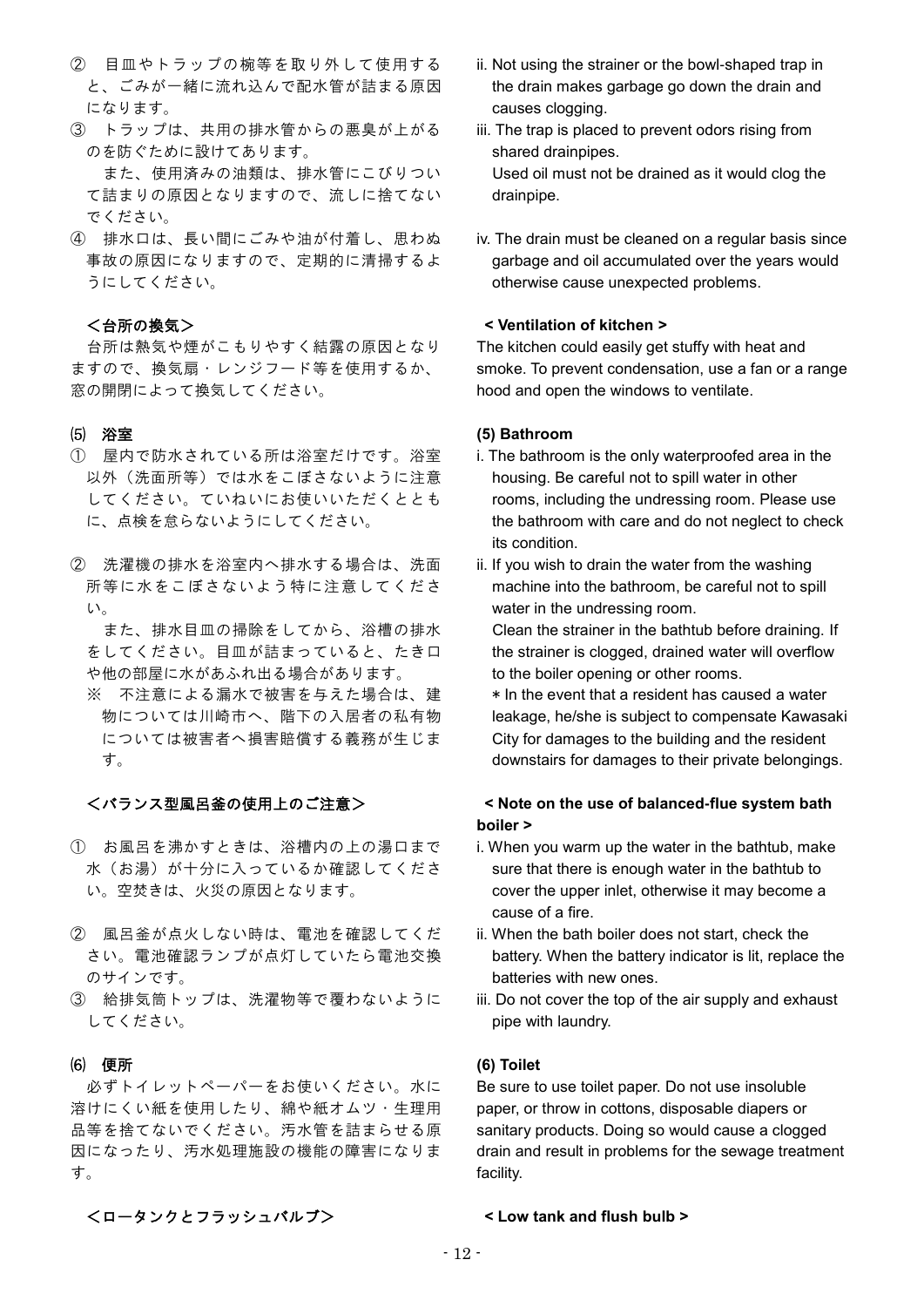## ① ロータンク方式

 タンクに水をためておき、レバーを操作して放 水します。浮きゴムにごみがつかえると水が止ま らなくなりますので、この場合は止水栓を閉めて フタを開け、ごみ等を除去してください。浮きゴ ムやパッキン等は消耗品のため、老化したときは 取り替えるほか、ときどきロータンク内を点検し てください。

 また、水が止まらない場合は、レバー位置を確 認してください。それでも止まらない場合は、止 水栓を閉じて川崎市住宅供給公社溝ノ口事務所修 繕申込専用電話へ連絡してください。

② フラッシュバルブ方式

 ハンドルを押すと、約10秒間水が出て洗浄さ れます。水が止まらない場合は、止水弁のネジを 右に回すと、弁が閉じて水が止まります。

 それでも止まらないときは、水道の元栓を閉じ て川崎市住宅供給公社溝ノ口事務所修繕申込専用 電話へ連絡してください。また、ハンドルを押し た際、大きな音がするときは、器具やパッキン等 の故障ですから、同様に連絡してください。

※ いずれの方式の場合でも、給排水管等に結露 する場合があります。これは腐蝕の原因にもな りますので、ふき取るようにしてください。

## <便所の掃除>

- ① 一部の住宅を除き便所の床は防水していません ので、水を流さないようにしてください。
- ② 便器や手洗器の掃除をする際は、洗剤を使って 洗ってください。

## ⑺ 雑排水・汚水管のつまり

便器に不溶物(トイレットペーパー以外の紙、紙 おむつ、生理用品等)を流すと、その住戸の便所に は影響がなくても、他の住戸の便所へ汚物が逆流す ることがあります。大変迷惑をかけるので、絶対に しないでください。原因者には、復旧費、清掃費等 を請求します。

また、日々使用する排水管は汚れがたまり、詰ま りの原因にもなります。

このようなことを防ぐためにも、定期的に汚水・ 排水管の清掃を行ってください。

- ※ 各戸の汚水・排水管の清掃は入居者負担です。 なお、棟全体で高圧洗浄を依頼する場合は、自 治会等から事前に川崎市住宅供給公社溝ノ口事務 所修繕申込専用電話にご相談のうえ、お申込みく ださい。
- ⑻ ベランダ(バルコニー)
- ① ベランダは緊急時に、入居者の安全を確保する 避難通路です。物置等の避難の障害となるもの

## i. Low tank format

A lever is used to release water stored in the tank. Water will not stop running if rubbish is stuck to the floating rubber. If this happens, close the water stopcock and remove the rubbish. Since the floating rubber and packings are consumable items, please check inside of the low tank and replace if necessary.

If water does not stop running, check the position of the lever.

If that does not work, close the water stopcock and contact the repair service staff at our Mizonokuchi office.

ii. Flush bulb format

When the handle is pressed, water will run for 10 seconds to flush. If the water does not stop, turn the screw of the water shutoff valve to the right. The valve will close, and water will stop. If this does not work, contact the repair service staff at our Mizonokuchi office. If you hear a loud sound when pressing the handle, please also inform us as it means there is a

problem with the equipment or the packing. \*Condensation may occur on the water supply pipes in both formats. Please wipe the pipes to prevent corrosion.

## **< Cleaning of toilet >**

- i. The bathroom floor is not waterproof, with a few exceptions, so never drain water onto the floor.
- ii. Please use detergent when cleaning the toilet and the hand wash basin.

## **(7) Clogging of wastewater drainage and sewage pipes**

When a water-insoluble fiber (a paper except toiletpaper, a disposable diaper, or a sanitary product) is flushed down the toilet, the toilet in other units may have backflows even if yours has no problems. This would be a huge inconvenience to your neighbors, so never dispose of a water-insoluble product in the toilet. The costs of repairs and cleaning will be charged to the resident who caused the issue. The drain is used every day and dirt may accumulate and cause clogging, so clean the drain regularly. \*The costs of sewage pipe and drain cleanings are the responsibility of residents.

If all residents in your building wish for high pressure cleaning, please contact us through the residents' association to apply for it.

## **(8) Balcony**

i. The balcony is an evacuation passage to ensure the safety of the residents in an emergency. You must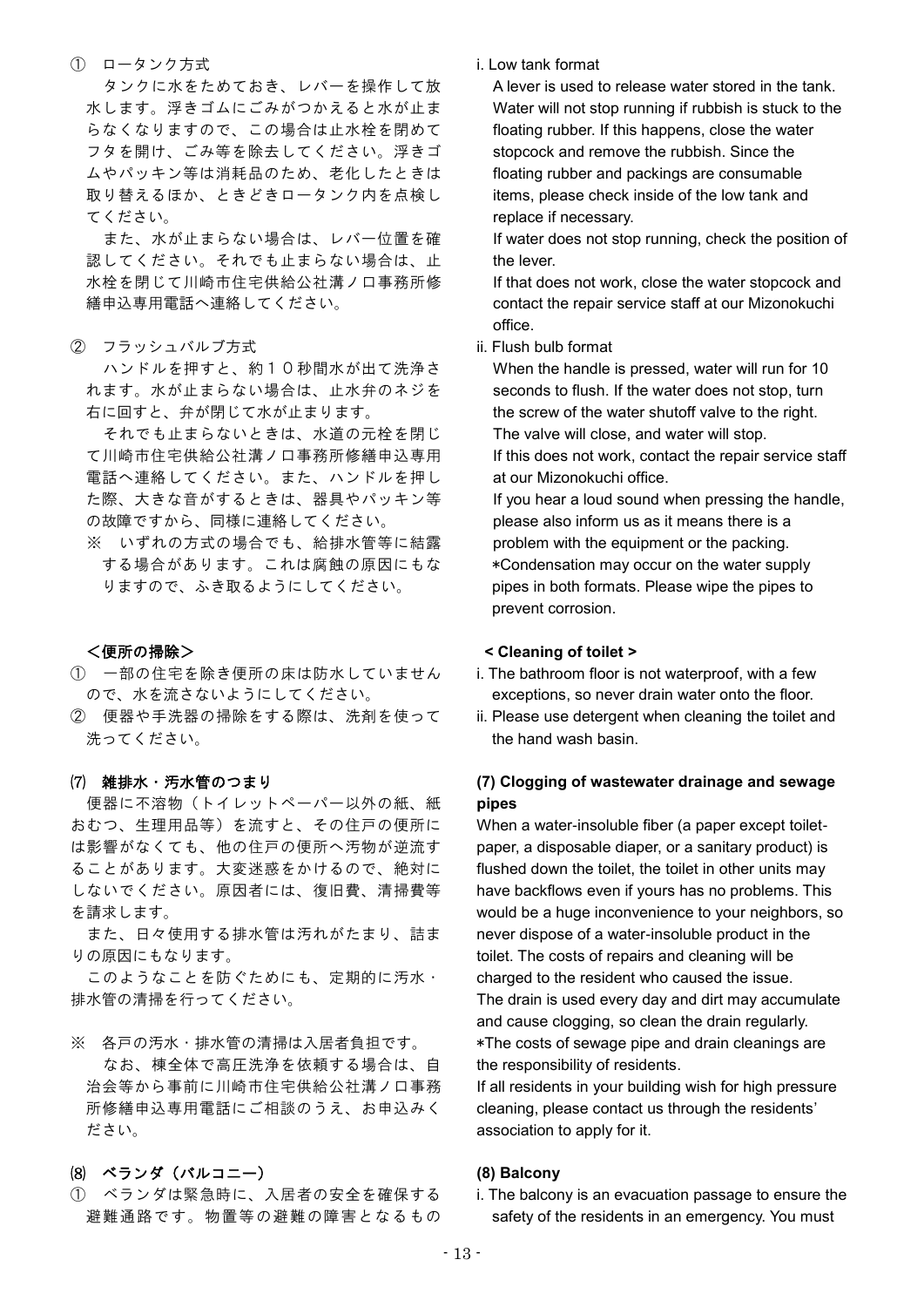は、置けません。安全の確保にご協力をお願いし ます。

 また、ベランダの避難ハッチ部分に物干し竿等 を、また、隔て板の傍に植木鉢等を置かないでく ださい。これらは避難の妨げとなり、消防局から も強く指導されています。

- ② ベランダは簡易な防水しかしていませんので、 みだりに水を流すと階下にしみ出したりして、迷 惑をかけますから注意してください。また、排水 口はときどき掃除してください。
- ③ 手すりのそばに箱等の物を置くと、子供たちが 上って危険です。また、植木鉢等も手すりの上に ならべたり、外につるすと危険ですのでやめてく ださい。
- ④ ベランダの手すりに物を置いたり設置したりす ることは、物が落下して人身事故等になる恐れが あり危険ですので、ベランダの手すりにパラボラ アンテナを設置することや、布団等を干すことは やめてください。

## ⑼ エアコン設置時

新たにエアコンを設置する際は、エアコン専用コ ンセントを設置してください(設置費用は自己負担 です。)。エアコンは他の家電製品に比べて消費電 力が大きいため、通常のコンセントに接続して使用 すると、コンセントから発火する恐れがあります。

エアコン専用コンセントの設置を希望される場合 は、川崎市住宅供給公社溝ノ口事務所修繕申込専用 電話にご相談ください。

### ⑽ ダニ等の室内害虫

ダニは、初夏から秋にかけて住宅で発生し、就寝 中に刺されたりして不快感、皮膚炎、かゆみ等の原 因にもなります。ダニが発生しないよう日頃より室 内の換気や掃除をしましょう。

また、発生した場合、住戸単位での駆除だけでな く、棟単位、団地単位で定期的な駆除・予防をしま しょう。

なお、ダニ等の室内害虫の駆除は、入居者負担に なっていますので、くれぐれも予防に心がけてくだ さい。

## <予防方法>

ダニ等は、日常の環境管理の仕方によってその発 生度合いは大きくかわってきます。最近では大掃除 の風習がなくなり、畳をあげることが少なくなった こと、特に鉄筋コンクリート造りの住宅は機密性が 高いこと、共働き等により家中閉めきった時間が長 くなり室内が高温多湿となること等が、ダニ等の絶 好の生息条件となっているようです。

従って次のことに注意しましょう。

① 室内の通気に注意し、常に湿度を低くするよう にしましょう。

not place things on the balcony that will obstruct evacuation such as a storage unit, a laundry pole on the evacuation hatch, or a flowerpot beside the separation board. We receive firm guidance from the Fire Department. Please cooperate to ensure safe evacuation.

- ii. The balcony is not completely waterproof, so please be advised that water may seep into the balcony below if too much water is drained. Also, the outlet should be cleaned regularly.
- iii. When you put a box or something similar near the handrail, a child may climb on it and be in danger. There is also a risk of a flowerpot falling if you hang it from the top or outside of the handrail.
- iv. Placing or setting things on the handrail of the balcony is quite dangerous and may lead to an accident or injury. Please do not install an antenna or hang a futon on the handrail of your balcony.

## **(9) When setting an air conditioner**

When newly installing an air conditioner, an electrical outlet for its usage needs to be installed as well. (The cost for installation will be incurred by the residents.) Since the power consumption of an air conditioner is high compared to other home appliances, if it is plugged into an ordinary outlet, the outlet might ignite. If you wish to install an outlet for an air conditioner, please contact the repair service staff at our Mizonokuchi office.

## **(10) Indoor pests such as mites**

Mites' breeding season is from early summer to fall. Mite bites cause skin inflammation and intense itching. You must ventilate and clean your room every day to prevent mites in your room.

Once infestation occurs, extermination must be done periodically, not only in the unit, but also in the whole building or complex.

Since the residents have to bear the costs for extermination, please make every possible effort at prevention.

## **< Preventive measures >**

The extent of mite infestations vary according to the environment.

Mites like the present environment in which people no longer lift tatami to clean them; the reinforcedconcrete gives high insulation, people are out working and windows are not frequently opened, and the room

is at a high temperature and humid. Please pay attention to the following.

i. Make sure to ventilate and keep the humidity low.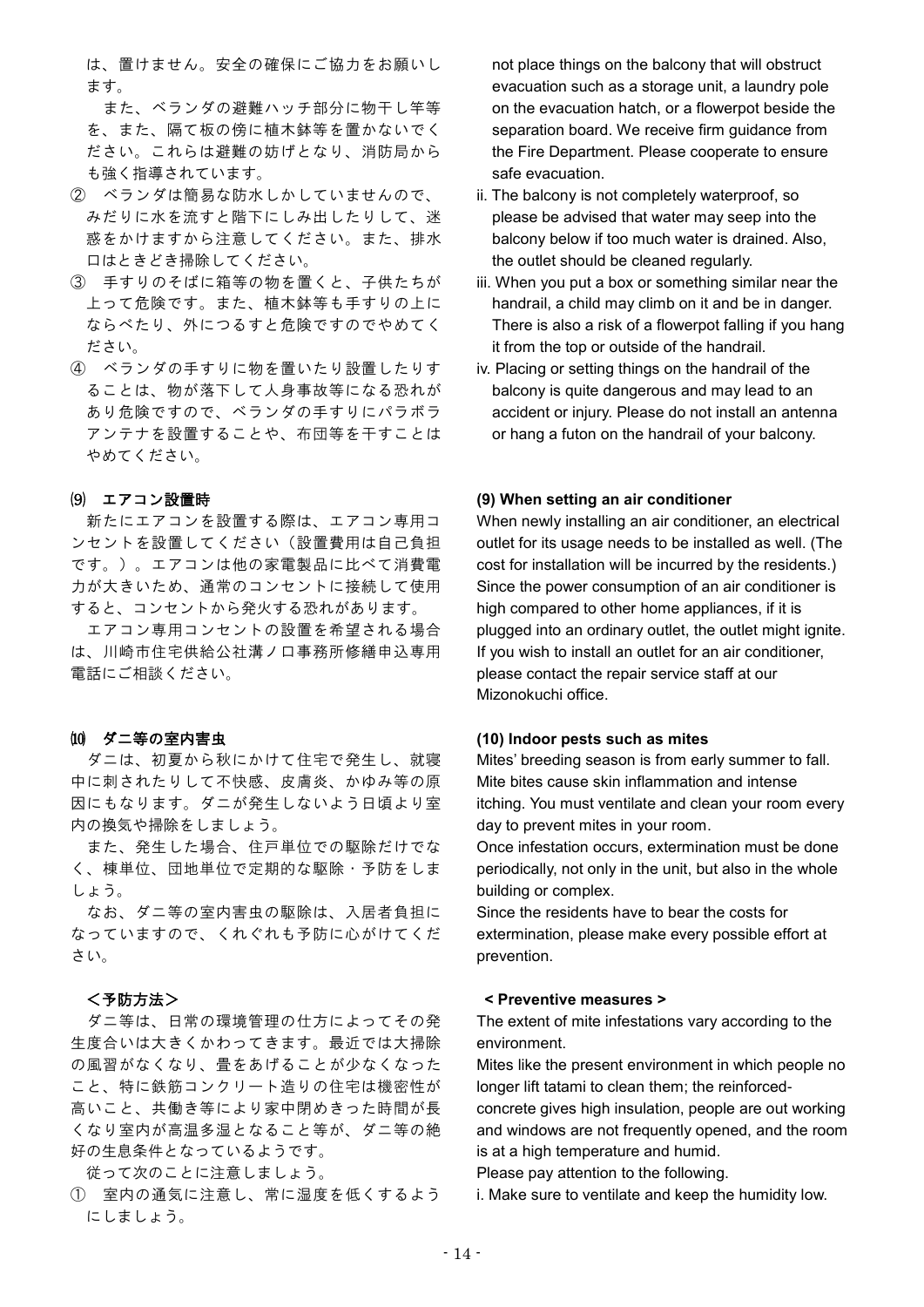② 畳の上のカーペット等の敷物は、ダニ等の発生 原因になり易いので、掃除をこまめに時間をかけ て行い、ときどき畳やカーペットを干しましょ う。

## <発生したら>

- ① 畳の清掃をていねいにする。
- ② 畳やふとん、敷物の天日乾燥をする。畳は室内 に立てかけ風を当てるだけでも効果があります。
- ③ ダニ等の室内害虫用殺虫剤で処理を行う。畳の 裏側にも薬剤を噴霧すると効果的ですが、実施に は各薬剤の使用方法に従ってください。

## ⑾ 住宅設備機器の説明書

住宅内に設置してある住宅設備機器の説明書は、 大切に保管し、ていねいに使用してください。

また、退去の際、部屋の備品ですので絶対に捨て ないでください。

## ⑿ 防災について

地震等が起きたときに備えて、普段から飲料水や 食料を3日分以上用意しておくほか、避難場所の確 認、転倒防止器具等での家具の固定、窓ガラスへの 飛散防止フィルムの貼り付け(注意を参照)等をし ておきましょう。

- ※ 家具転倒防止金具の設置に際し、付鴨居がな い、転倒防止金具の取付けに十分な強度が確保で きない場合は、付鴨居・横木を設置できる場合が あります(取付け箇所等による。)ので、川崎市 住宅供給公社溝ノ口事務所修繕申込専用電話にご 相談ください。
- (注意)網入りガラス、複層ガラスに貼り付けると 熱がこもり割れてしまいますので、貼り付け ないようにお願いします。フィルムの貼り付 けが原因で割れた場合は、自己負担になりま す。

 なお、退去時には、貼り付けたフィルムを 剥がしていただきます。

ii. Placing a carpet on tatami mats is an easy cause of infestation. Take time to thoroughly clean and air tatami and carpets occasionally.

## **< To reduce mites >**

- i. Thoroughly clean the tatami mats.
- ii. Let tatami mats, "futon" (bedding), and carpet dry in the sun. For tatami mats, just propping them up inside the room is effective.
- iii. Use acaricide for indoor use. Spraying the acaricide on the reverse side of the tatami mat is effective. Please follow the instructions shown on the acaricide.

## **(11) Manuals for facility equipment**

Please keep the manuals for the equipment within your residence in a safe place and handle them with care.

Since the manuals belong to the housing, you must not throw them away when you move out.

## **(12) Disaster prevention**

To prepare for disasters, make sure to keep at least 3 days' worth of food and water on hand, familiarize yourself with evacuation locations, secure your furniture to the wall, and cover the windows with shatter-proof films (refer to the note below). \*If there is no head jamb or if the head jamb is not strong enough for fixing anchors, please consult with the repair service staff at our Mizonokuchi office as it might be possible to install a head jamb or a crossbar.

(Note) Please do not apply an anti-scattering film on a wire glass window or on a multiple glass window as it might break due to heat accumulation.

The repair costs for such an incident would be at your expense.

When moving out of the residence, the films must be removed.

# 6 住宅の修繕・維持管理の負担区分

川崎市では、計画的に団地、住棟、住戸単位で修 繕を行っています。工事に際してはみなさんのご協 力をお願いします。

また日常的な修繕、維持管理には、入居者の負担 で行うものと、市の負担で行うものがあります。

修繕等を要する場合は、川崎市住宅供給公社溝ノ

# **6. Cost of Repair and Maintenance of Municipal Housing**

Kawasaki City plans and conducts repairs to the complex, housing and dwelling units. We ask for your cooperation during the construction work. As for daily repairs and maintenance, some items are at the expense of residents, and others are at the city's expense.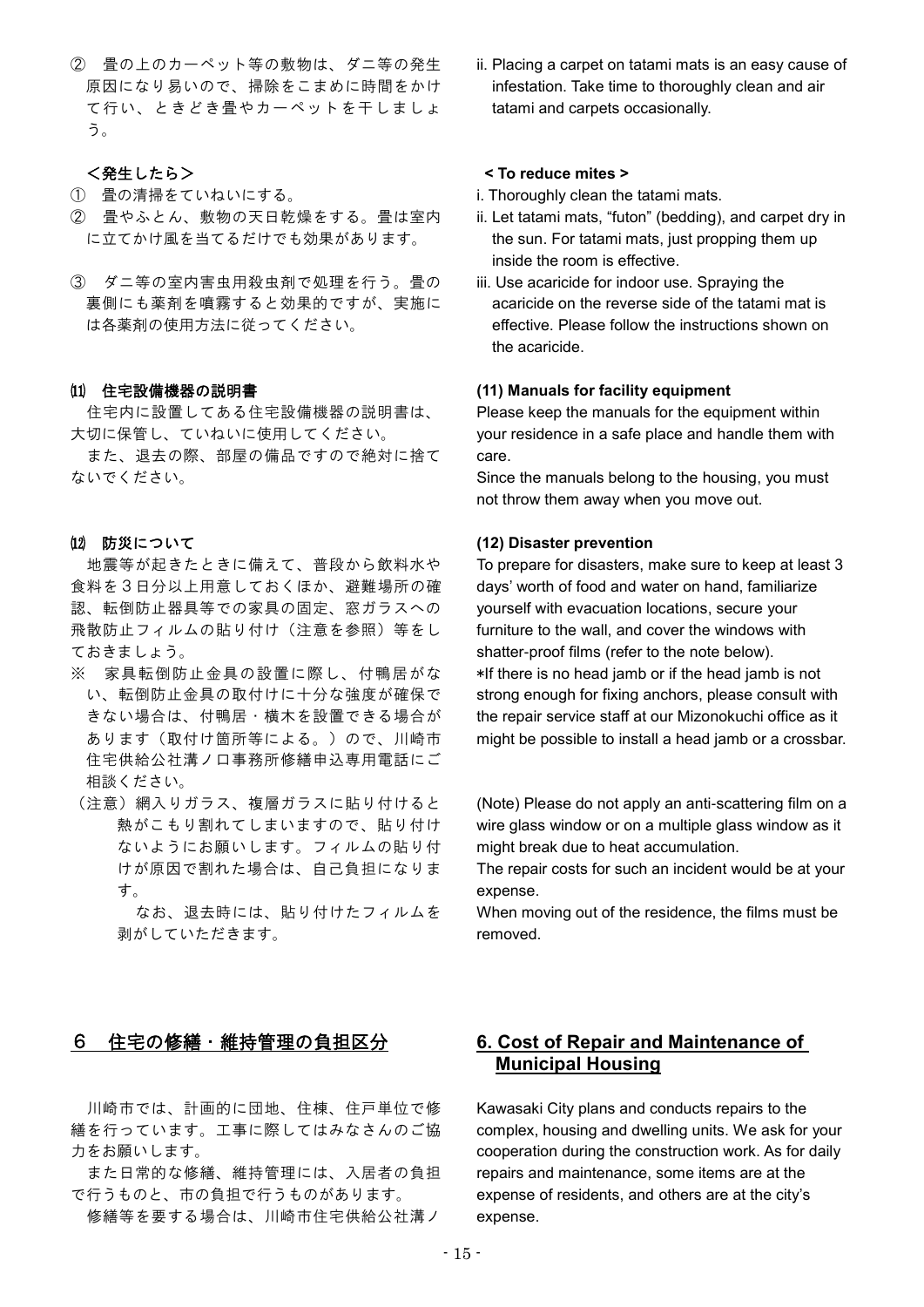口事務所修繕申込専用電話あて電話連絡し、修繕箇 所と、その状況を詳しく日本語で説明してくださ い。

- ※ 使用上特に支障のないもの、設計性能をこえた ご要望等は、修繕等の対象となりません。
- ※ ご自身で直接業者に依頼した場合の費用は、市 の負担で行なえる修繕等でも入居者負担となりま す。

## ⑴ 入居者の負担で行う修繕等

住宅専用部分、例えば畳、ふすま、建具(外回り 建具を除く。)、ガラス、水栓、備え付けの換気扇 (ダクト式換気扇を除く。)、備え付けの浴槽・風 呂釜、その他日常の使用等に伴う一般的な修繕等 は、入居者の負担で修繕又は取り替えをしていただ きます。その場合、使用する材料や工事は、市の定 める規格・仕様に従っていただきます。この規格・ 仕様に合わない修繕等をされますと、退去されると きに、もう一度入居者の負担で修繕等をやり直して いただくことになりますので注意してください。

また、入居者及び自治会が設置したものの修繕は それぞれの負担で修繕してください。

#### ⑵ 市の負担で行う修繕等

天井からの雨漏り、共用部分の修繕等入居者負担 以外の修繕等は、その原因を調査したうえで市の負 担で行います。ただし、市が負担する修繕部分でも 入居者の故意又は過失が原因となっている場合や、 本人の都合等による場合は、業者の出張費等を含め 入居者の負担となります。

## 川崎市住宅供給公社・溝ノ口事務所

○修繕申込専用電話 044-811-1599 ○聴覚障害者等用FAX  $044 - 811 - 1539$ ○修繕受付時間 平日 午前8時30分~午後5時15分 (土曜・日曜・休日及び年末年始(12月29 日から1月3日)を除く。) ※ 受付時間外や休日等でも、上記の電話・ FAX番号で緊急センター(委託先)に転 送されますが、緊急性の低いものは、翌日 以降の対応となります。

If repairs are needed, you must contact the repair service staff at our Mizonokuchi office in Japanese and explain the location and the details of the situation that requires repairs.

\*The request may not be accepted if the defect is not crucial for use of the object or the request is beyond its designed specifications.

\*The city cannot reimburse the resident if they did the repair directly through a contractor without notifying us, even if it would have otherwise been at the city's expense.

## **(1) Repairs at the residents' cost**

Daily use items within occupancy areas, for example, tatami, fusuma (Japanese sliding door), joinery (excluding the ones outside), glazing, water taps, built-in extractor fans (except for the ducted ventilation fan), and pre-equipped bathtub and bath boilers shall be repaired or replaced at the expense of the residents. The materials and the process must follow the standards and specifications stipulated by the City; otherwise, they will need to be repaired again at your expense when you leave the housing. If you wish to repair something you or the Residents' Association installed, it shall be repaired at your or their expense.

## **(2) Repairs at the city's cost**

For repairs not at the residents' cost, such as a leak in the ceiling or repairs to the common areas, the city will investigate the cause and take care of it. However, if the defect was caused by intent or by negligence of the resident, or if it is the result of circumstances related to the resident, the repair cost including the contractor's travel expense will be charged to the resident.

## **Mizonokuchi Office, Kawasaki City Housing Supply Corporation** ◦ Repair Service Tel:

- 044-811-1599
- Fax for residents with hearing problem: 044-811-1539
- Business hours:

8:30 a.m. to 5:15 p.m.

- [Excluding Saturday, Sunday, Holidays & New Year's Holiday(12/29~1/3)]
- ※Telephone and fax number above are transferred to the Emergency Center (contractor) outside our business hours and on holidays.

 However, if the matter is not urgent, it will be dealt with on the following business day.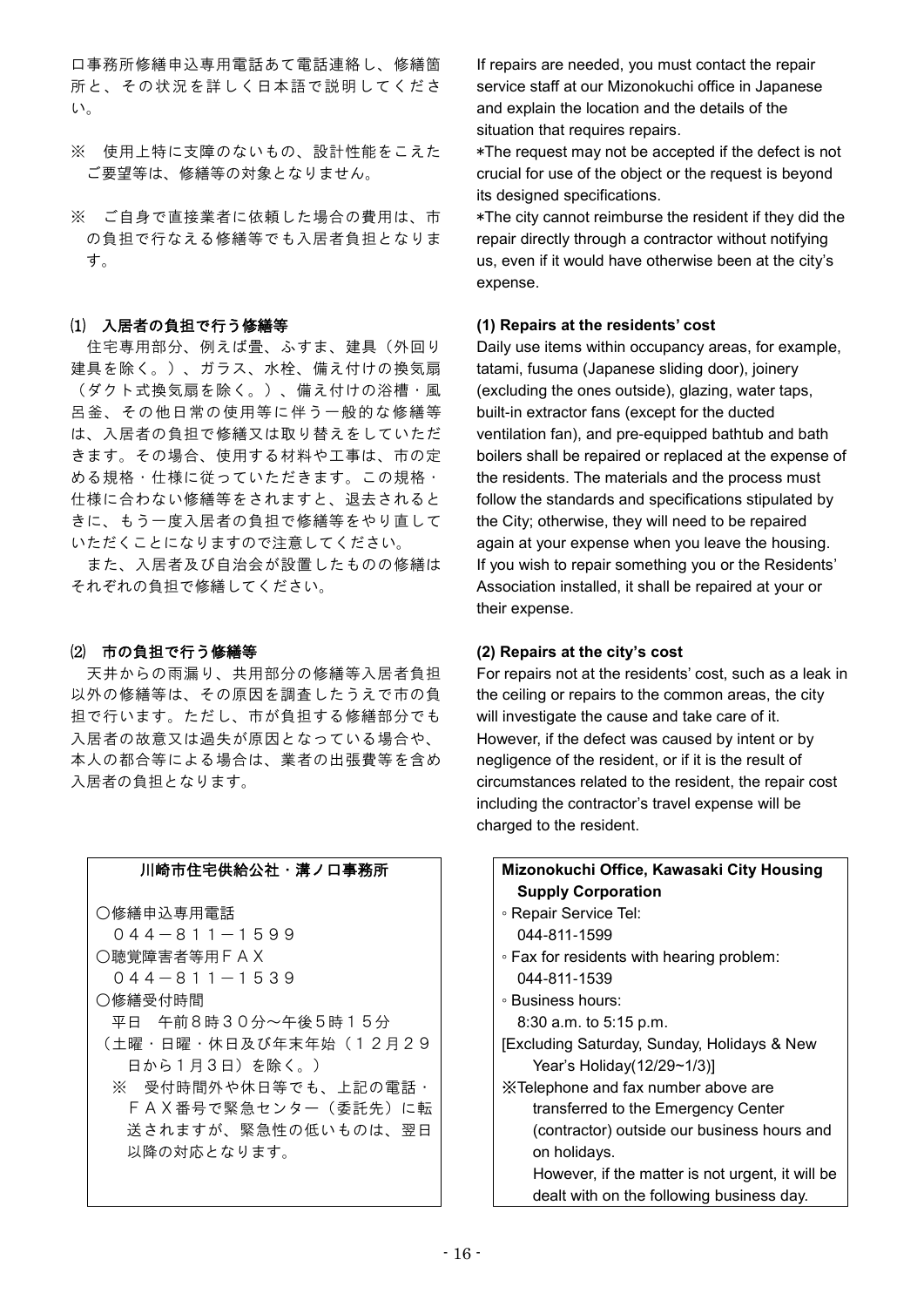(「市営住宅修繕等費用負担区分表」の掲載は、省 略しています。)

詳しくは、川崎市住宅供給公社にお問い合わせく ださい。

## ⑶ 共益費等について

各戸で使用する電気、ガス、水道及び下水道の使 用料は入居者各自の負担ですが、共同で使用する次 の設備・施設に係る費用は入居者全員の負担となり ます。自治会等に確認の上お支払ください。

- ① 汚物、ごみの処理等の清掃に要する費用
- ② 外灯費、階段・廊下灯費及び揚水電力料、エレ ベーター等の動力費
- ③ 集会所等の共同施設の使用に要する費用
- ④ 樹木の剪定や芝生、草の除草費用、共用灯や集 会所等の共同使用の設備・施設の修繕費用(ただ し、市負担分を除く。)

# 7 団地生活はお互いの理解と協力が必要

#### 共同生活で守るべきルール

私たちの生活は、お互いが社会生活のルールを尊 重し、それを守っていくことにより成り立っていま す。

みなさんがお住まいの市営住宅は、隣近所に接し た集合住宅です。そこには多くの人たちが生活を営 んでいますので、お互いの生活を尊重し、協力し合 っていくことが特に望まれます。

入居者のみなさんが、お互いに自己の責任におい てルールを守り、規律ある快適な生活が営まれるよ う心がけるとともに、共同生活での協力体制につい て常に考え、健康で快適な生活を送ってください。

※ 団地全体で十分な理解と認識を広めてくださ い。

## 迷惑行為の禁止

- ⑴ 住宅内の騒音・振動(テレビ・ラジオ・ステレ オ・楽器の音は控えめに)
- ① 市営住宅は、壁ひとつで隣近所と接しているた め、知らぬ間に迷惑をかけていることがありま す。テレビ、ステレオ等を視聴するときや、楽器 を演奏するとき等は、適当な音量で、時間を考え て周囲に迷惑のかからないように生活することが 重要です。

The table detailing the burden of Municipal Housing repair costs has been omitted.

For details, please contact us in Japanese.

## **(3) Common service charge**

A fee for electricity, gas, water, and sewage for each room is paid individually, but the following expenses for common facilities are borne by all residents. Please inquire about the fee for common areas with the Residents' Association and make a payment to them. The fee includes the following:

- i. Cleaning costs for waste disposal, etc.
- ii. Costs for outdoor lamps, lights on the stairs and corridors, and power costs for water pumps, elevators, et cetera.
- iii. Costs for using communal facilities such as meeting places.
- iv. Costs for pruning trees, weeding, mowing, and repairing communal facilities and equipment such as meeting places and outdoor lamps (except for ones that are at the city's cost).

# **7. Living in a Complex Requires Mutual Understanding and Cooperation**

Our everyday lives are secured by mutual respect and by obeying the rules of society.

The Municipal Housing in which you live is a multiple dwelling house with many people close to each other. As such, it is desirable that all residents respect each other's lives and cooperate with one another. We hope that all of you will lead healthy and pleasant lives, cooperating with each other and following the rules with each person taking it upon themselves to make an ordered, comfortable living environment. Please spread awareness and understanding of the above among your fellow residents.

#### **No disturbance of public peace**

- **(1) Noise and vibrations in your residence (TV, radio, stereo, and musical instruments)**
- i. In municipal housing, you are separated from your neighbors only by a single wall, and as a result, certain things may bother your neighbors without you knowing. Please consider the time and volume when you watch TV, listen to a stereo, or play a musical instrument.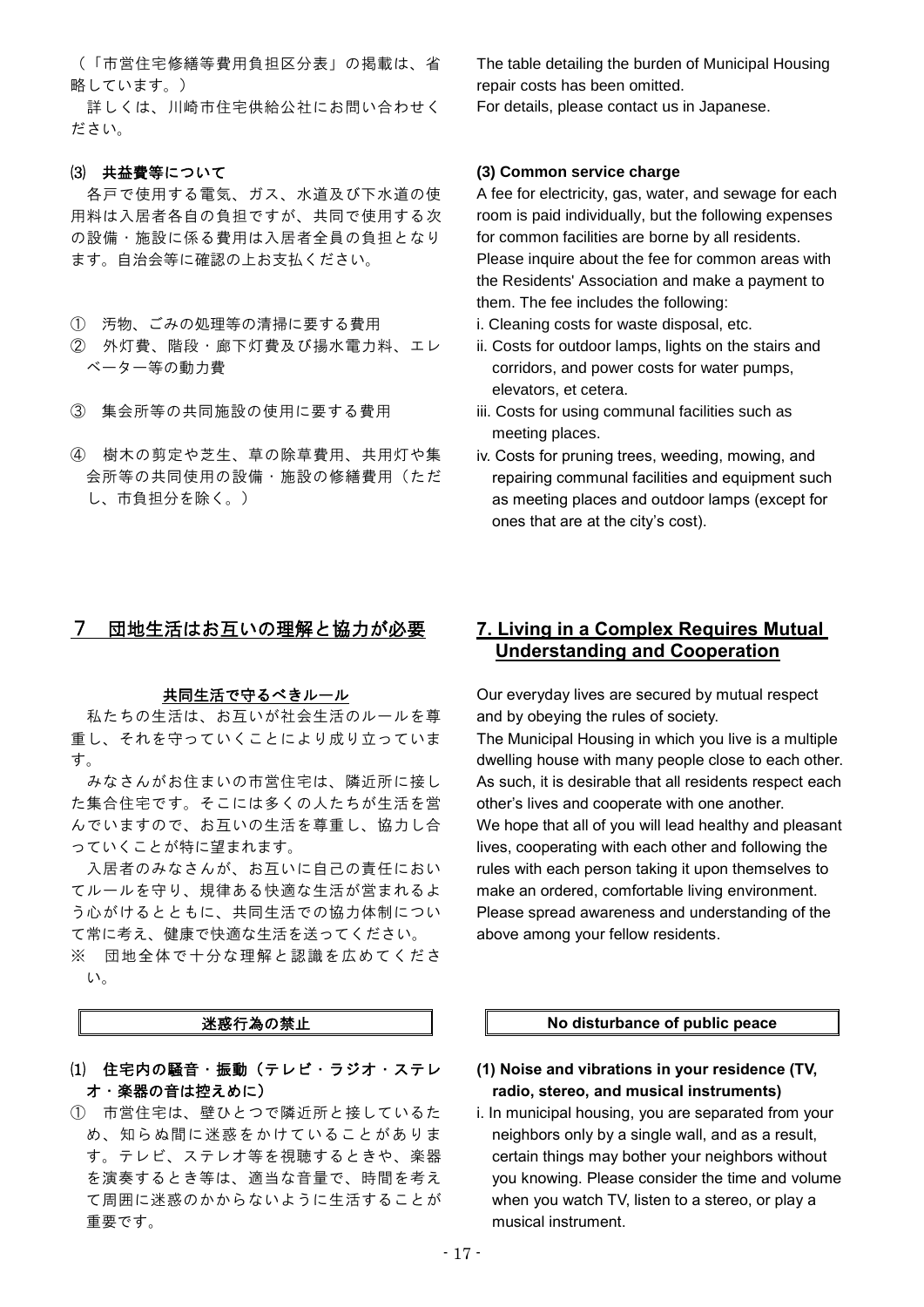また、玄関扉の乱暴に開閉すると建物全体に響 きますので止めてください。

- ② 飲酒し近隣の入居者へ迷惑をかけることは止め てください。
- ③ 壁や床、天井等を叩いたり蹴ったりしてドンド ン音をたてることは、近隣や階下の人の安眠妨害 になり、不愉快な思いを与えトラブルの元になり ますので、止めてください。お子さんが小さい方 は十分注意してください。
- ④ 市営住宅は一般的な居住をするための住宅で す。工場がわりに使用したり、他人に貸す等の行 為は禁止です。

## ⑵ 動物の飼育について

犬、猫、鳥等の動物は飼わないでください。ペッ トに対してアレルギーを持つ人や、嫌いな人もいま す。また、飼い主には気にならない鳴き声、臭い、 排泄物等も他の人には迷惑になることがあります。 入居者間のトラブルのもとになり、円滑な集団生活 の大きな支障となりますので、絶対に飼わないでく ださい。動物を一時的に預かることや動物への餌付 けも禁止されています。

飼育していることが判明した場合は、退去時に 床、壁、柱等(におい対策も含む。)の補修復旧費 を請求します。

最近は特にトラブルが増えていますので、住宅に 入居する以前から動物を飼っている方は、親類・知 人に預けてください。

なお、補助犬については、市へ日本語で相談して ください。

## ⑶ 落下防止

階下に物を落として人身事故等が発生したら大変 です。ベランダや廊下等に物を置かないでくださ い。物干ざお等の落ちやすいものは落ちないようし ばりつけておいてください。

## ⑷ 共益費の納入と共同作業

共益費を納めないことや共同作業(当番)をしな い人が居ると、全入居者に対して大変迷惑になりま す。市営住宅は共同生活の場ですから、各入居者の 義務として、全体に迷惑のかからないよう心掛けて ください。

## ⑸ 共用部分の私的利用の禁止

建物の階段・廊下部分、敷地内の通路、緑地帯、 空地部分、集会所、倉庫等の共用部分にバイク、自 転車、植木鉢等、その他可燃物は置かないでくださ い。共用部分に物を置くと、緊急時の避難や消防活 動の妨げになり、消防法に抵触するだけでなく、入 Please be sure to open or close the door quietly to avoid making a loud noise.

- ii. Please be sure not to cause trouble for neighbors by having too much alcohol.
- iii. Punching, kicking, or poking the wall, floor, or ceiling would disturb neighbors and residents downstairs when asleep or awake. Please keep that in mind especially if you have small children.
- iv. Municipal housing is for residential use only. It is prohibited to use the property as a factory or lend it to others.

## **(2) Keeping animals**

It is prohibited for residents keep any animals such as dogs, cats, birds, etc. There are some people who are allergic to animals or who dislike animals. Things which do not bother the owner, such as cries, smell, and waste of pets might bother other people. These things might lead to problems between the residents and could greatly disturb community life, so please do not keep pets. Looking after someone else's pets temporarily, and feeding animals is also prohibited. In case any animals have ever been kept in the unit, the costs for repairs of the floor, walls, and pillars as well as deodorizing costs will be charged to the resident.

If you own a pet before moving into the Municipal Housing, please ask your relative or acquaintance to look after it.

Please consult with Kawasaki City in Japanese regarding keeping an assistance dog.

## **(3) Fall prevention**

Falling objects might cause serious accidents resulting in injury or death.

Do not place objects on the balcony or in corridors. Please tie laundry poles to the stand to prevent them from falling.

## **(4) Payment of fee for common areas and duties among the residents**

If there is anyone who does not pay a fee for common areas or who neglects his/her duties, it will cause trouble for all residents. Please be aware of your responsibility as a resident to contribute to smooth communal living in the housing.

## **(5) Prohibition of personal use of common areas**

Do not place motorbikes, bicycles, plant pots, or flammable materials in common areas such as stairs, corridors, on the premises, passages, green areas, vacant areas in the municipal housing land, and common facilities, such as meeting places and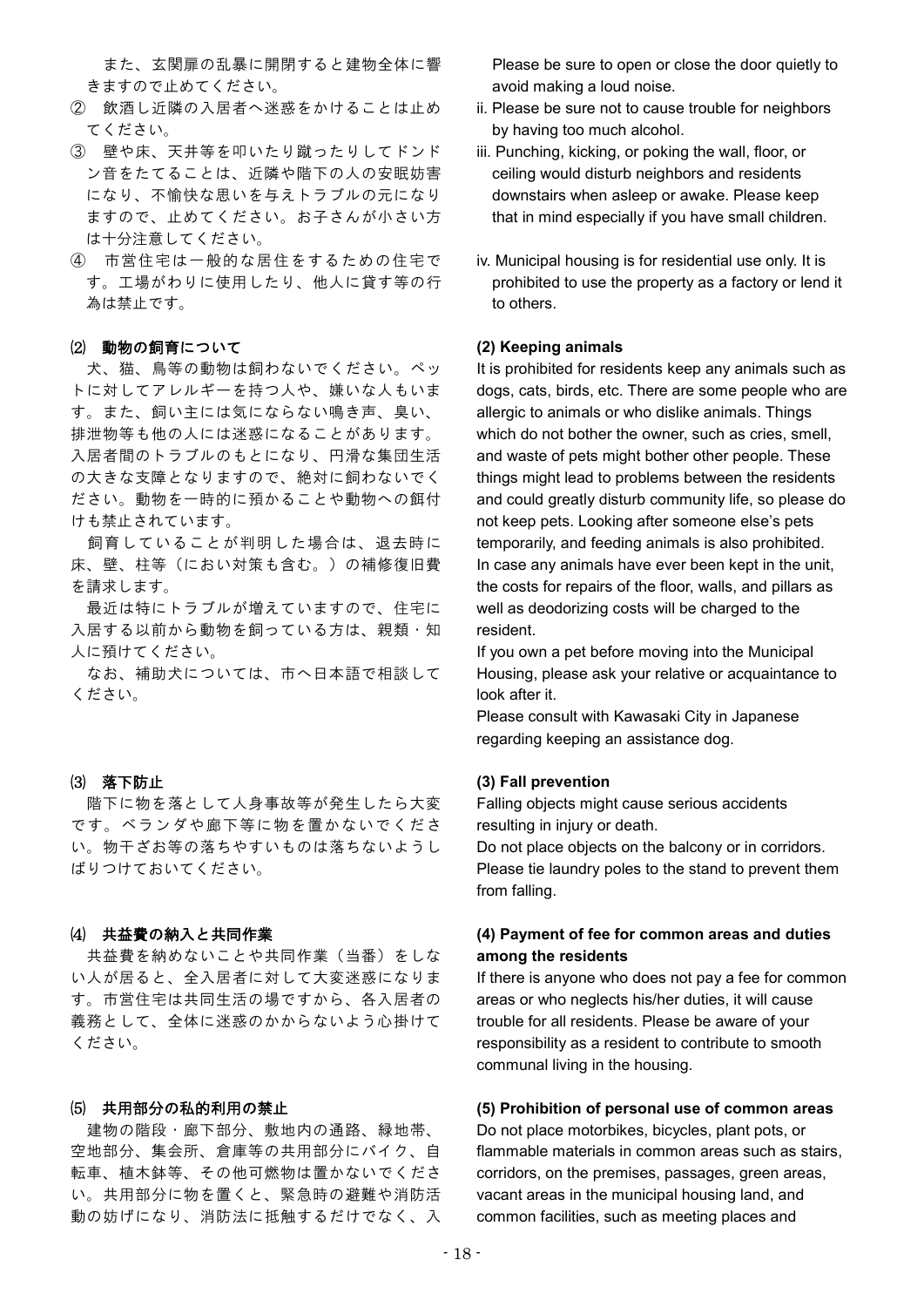# 共同施設の維持管理は皆さんの手で

#### ⑴ 住宅内道路・公園等の利用

住宅内の道路は、自動車の保管場所ではありませ ん。緊急時の妨げ、他の入居者の迷惑になる路上駐 車はやめて、交通事故の防止に努めてください。

また、物置等を無断で設置や、露店営業行為は行 わないでください。

## ⑵ 敷地の保全

住宅の敷地は、共用部分です。子供の遊具、植木 や芝生、さく等をいためたり、壊したりしないよう 注意しましょう。植木や芝生は枯れないよう、水を やり、草刈や枝切り等の手入れを行ってください。 また、ごみ等を捨てないように清潔に保ってくださ い。子供の遊びについては、保護者がよく気をつけ てあげてください。

なお、遊具がいたんでいた場合は、直ちに川崎市 住宅供給公社溝ノ口事務所修繕申込専用電話へ連絡 してください。

## ⑶ 排水施設

排水溝、集水桝、排水管等にごみや土がたまる と、流れにくくなります。定期的に共同で清掃及び 消毒するようにしてくだい。

## ⑷ 自転車置場

自転車置場のスペースには限りがありますので、 整理して置いてください。

また、不用になった自転車などは、粗大ごみ受付 センターへ連絡し、大型ごみ処理時に廃棄してくだ さい。

## ⑸ ごみの処理・管理

ごみの収集は、日時、搬出場所、搬出方法を守 り、不衛生とならないように注意し、収集後はみん なで協力して清掃及び消毒をしてください。

- ① 水気の多いものは、水を十分に切ってビニール 袋に入れて捨ててください。
- ② 収集日以外にごみを出さないでください。

storage areas. Placing objects in the common areas interferes with emergency evacuation and firefighting activities. Not only does this violate the Fire Service Act, but it may expose the residents' lives to danger.

**Maintenance of communal facilities by residents**

## **(1) Use of roads and parks on the municipal housing estate**

Lanes around the municipal housing are not for parking. If cars are parked in the lanes, they would be obstacles in the event of an emergency, and may cause traffic accidents.

Do not place a storage unit or sell things in an open booth without permission.

#### **(2) Conservation of the site environment**

The site immediately surrounding the municipal housing is a common area. Please keep in mind that playground equipment, plants, grass, and fences on the site should be well kept. Also, please water plants and grass, mow the grass, and prune the trees to keep them in good shapes.

Please refrain from throwing away any trash on the premises.

Parents should always keep an eye on their children while they are playing.

If you find any playground equipment that requires a repair, please contact the repair service staff at our Mizonokuchi office.

## ⑶ **Drainage facilities**

If garbage or soil accumulates in a drainage channel, catchment, or a drainpipe, it disrupts the flow of water. Cleaning and disinfection of these facilities should be conducted periodically.

### **(4) Bicycle parking**

Please park your bicycle neatly in the bicycle parking because the space is limited. When you no longer use your bicycle, contact the Bulk Waste Center to dispose of it on a designated date.

## **(5) Waste disposal and management**

Rules for waste disposal such as the collection date, time, site, and the way it should be placed, must be followed to keep the process hygienic. After waste has been collected, cleaning and disinfection of the collection site should be carried out by the residents. i. Drain garbage well and put it in a plastic bag.

ii. Take your garbage out only on the collection date.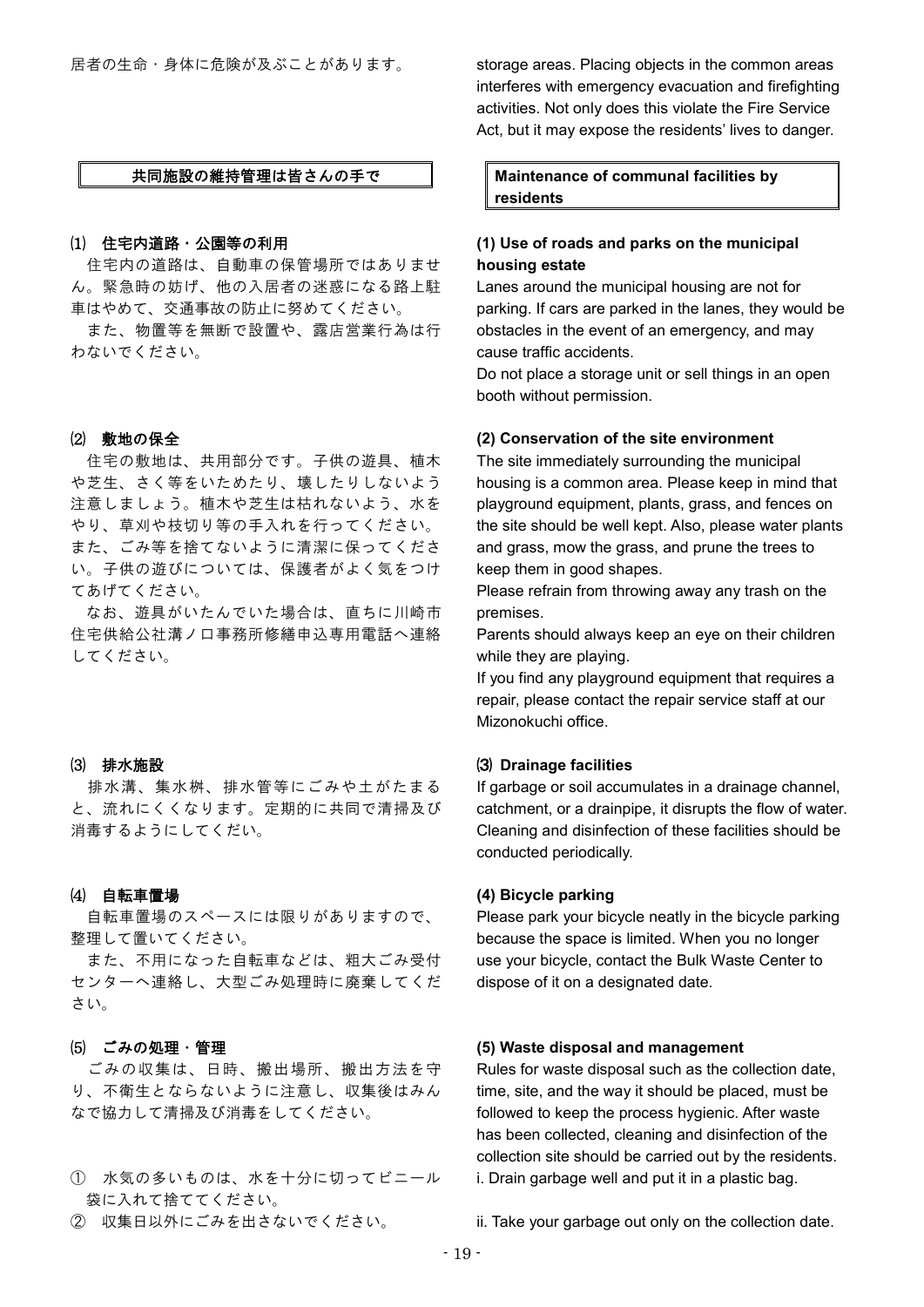(地区により収集日が違います。)

③ 生ごみ等の保管は、密閉された容器に入れ臭気 が拡散しないようにしてください。

#### ⑹ 集会所

皆さんの集いの場として大半の市営住宅では、集 会所を設置しています。運営については、集会所運 営委員会を設置していただき皆様に運営していただ きます。

集会所は皆さんの福利厚生、文化教養等の諸行事 に使用するための公共的な施設です。

きまりをよく守り、使用後は火の始末、掃除など を行い次の方の使用に支障のないように努めてくだ さい。

## ⑺ 受水槽・給水塔

受水槽や給水塔は、各住戸への給水のために必要 な施設です。施設をいためたり、マンホールを開け て異物を投げ込まないようにしてください。

#### ⑻ エレベーター

エレベーターは、常に清掃を行う等、気持ちよく 利用できるように心がけてください。乱暴に扱うと 停止し、場合によってはエレベーター内にとじ込め られるおそれがありますので、取扱いには十分に注 意してください。

また、地震、火災、落雷時のエレベーター使用は 危険です。時間がかかっても階段を利用してくださ い。

## <エレベーターはみなさんで清掃していただくこ とになります>

清掃については、次のことに注意してください。

- ① 敷居みぞの清掃 みぞにごみがたまりますと故障の原因となりま すので、常に清掃してください。
- ② 床タイルの手入れ エレベーター周辺は常に清掃してください。
	- ※ 乗場の床面の清掃は、水や洗剤等が昇降路内 に侵入することのないよう注意してください。

## <みんなでコミュニティづくりを>

市営住宅は共同生活の場です。

市営住宅を快適な生活の場とするためには、住宅 のみなさんのコミュニティづくりが大切です。

また、住宅でのいろいろな催し等の活動も積極的 に呼びかけ、参加をすすめてください。

住宅内には、お年寄りや心身に障害のある方がお られます。これらの方々には、日頃からみなさんで 声をかける等、あたたかい手をさしのべてくださ い。

(The collection date varies by district)

iii. Keep garbage in a sealed container to trap the odor.

## **(6) Meeting place**

There is a meeting place for residents in most housings that is run by the Residents' Association. The meeting place is a public facility to be used for residents' welfare as well as for various cultural and educational events. As such, be sure to observe the rules, make sure there is no cause of fire left, and clean up before you leave for the sake of the next users.

#### **(7) Water tank and water tower**

The water tank and water tower are facilities necessary for the water supply to each dwelling unit. Be careful not to damage these facilities nor throw anything in a manhole.

## **(8) Elevator**

The elevator should always be kept clean. It should not be handled roughly, otherwise, the elevator may stop, or in the worst case, trap the user inside. Do not use an elevator in the event of an earthquake, fire, or lightning strike. In such cases, use the stairs, even if it takes more time.

## **< Cleaning of elevators by the residents >**

Regarding cleaning, please keep the following in mind:

- i. Cleaning the door rail Clean the door rail as the dust could cause malfunctions.
- ii. Cleaning the floor tiles

Keep the floor around the elevator clean. \*When cleaning the floor around the elevator, be careful not to let water or detergent flow into the elevator shaft.

## **< Community among the residents >**

Municipal Housing is a place for communal living. To make it into a pleasant place, it is important that every resident is a part of the community. Encourage each other to participate in the various activities.

There are elderly people and people with handicaps in the housing, so please take care of them and help them in any way possible. Even simply talking with them is a valuable contribution to the community.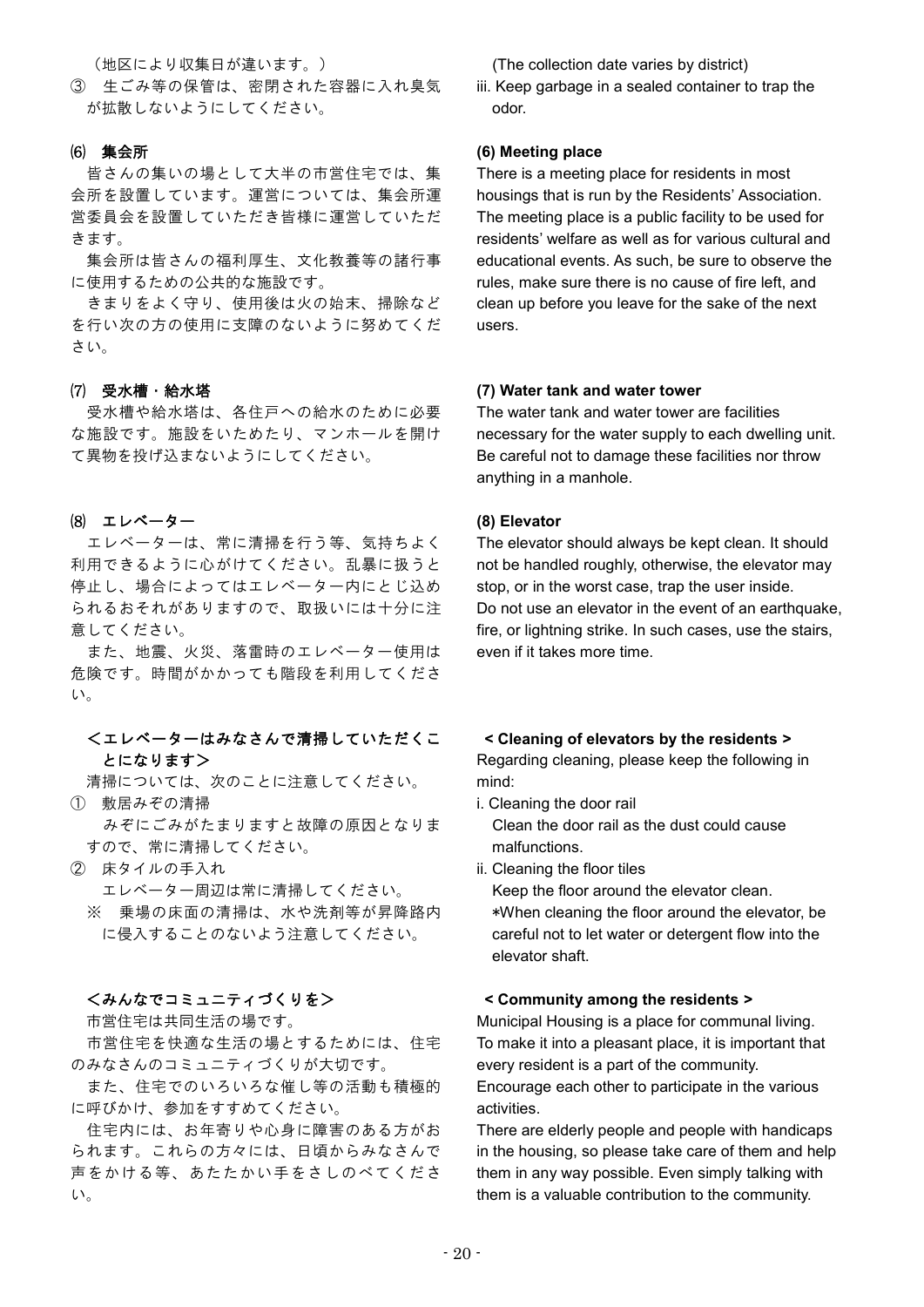## 8 退去時に必要な手続

## ⑴ 使用廃止届の提出

住宅を退去するときは、遅くとも退去日の14日 前までに「市営住宅使用廃止届」を提出してくださ い。その際、住宅返還時の修繕等を確認するため、 空家検査の日程を決めますので、退去日が決まり次 第、川崎市住宅供給公社にお問い合わせのうえお越 しください。

#### ⑵ 住宅返還時の修繕

畳は表替えをし、ふすまは取り替えていただきま す(ただし、材料費のみ入居者負担となりま す。)。その他、紛失、破損等の入居者負担の修繕 部分がある場合は、あわせて修繕していただきま す。

なお、市負担の修繕部分であっても、適切に利用 しなかったことで発生した破損や汚れについては、 退去者負担となります。

## ⑶ 模様替・工作物等の撤去

入居者が設置した、風呂釜、換気扇、増設コンセ ント、湯沸器等や市又は公社の許可を得て行った模 様替え、工作物等がある場合は、退去の際は自費で 撤去や原状回復していただきます。

また、ごみや不用な家具等を放置せず、後片付け と掃除をしたうえで退去してください。

退去された住宅に残された物については、放棄さ れたものとして処分しますが、処分に要した費用 は、退去者に請求します。

## ⑷ 退去時の使用料と退去日

使用料は退去の日まで日割りでの精算になりま す。

#### ⑸ 水道・電気・ガスなどの公共料金の精算

水道・電気・ガスなどは退去者自身で各関係機関 に使用停止の手続を行うとともに料金の精算をして ください。

また、入居中に増設した電気容量(アンペア) は、元に戻してください。

#### ⑹ カギの返還と最終点検

カギは退去時に行う空家検査時に、川崎市住宅供 給公社の検査員に返還してください。

# **8. Procedures for Leaving the Housing**

## **(1) Submitting a cancel notification**

When leaving your residence, you need to submit "Notification of Cancellation" no later than 14 days before the cancellation date. As you submit a notification, we will set a date for the inspection for the restoration of the residence. Please contact us when the cancellation date has been set, and visit our counter for a document procedure.

#### **(2) Repairs before returning the room**

Surfaces of all tatami mats and fusuma doors need to be replaced (only the material costs will be at the resident's expense).

If there is anything else to be repaired or replaced that is the resident's responsibility, the associated costs will be charged to the resident. In addition, if any item that is supposed to be at the city's cost has been damaged or stained due to improper use, the cost will be charged to the resident.

## **(3) Removal of added equipment**

Things you installed after you moved in, for example, a bath boiler, ventilation fan, additional power outlet, or water heater, have to be removed, and if you had any remodeling carried out with permission by Kawasaki City or Kawasaki City Housing Supply Corporation, it needs to be restored to the original condition at your own expense before you move out. Leave no waste or unwanted furniture in the room. You must completely clear things and clean up the room.

If any items are left in the room, they will be disposed of as abandoned properties. The cost of disposal will be charged to the former resident.

## **(4) Rent before leaving**

The rent will be calculated on a prorated basis up to the day of departure.

### **(5) Clearing the utility bills**

The resident must contact each supplier of water, electricity, and gas for cancellation and to make the last payments to them.

If you have increased the electricity supply capacity, restore it to its original capacity before you move out.

## **(6) Return of the key and the final check**

You must return the key for the entrance door to our inspector at the final inspection.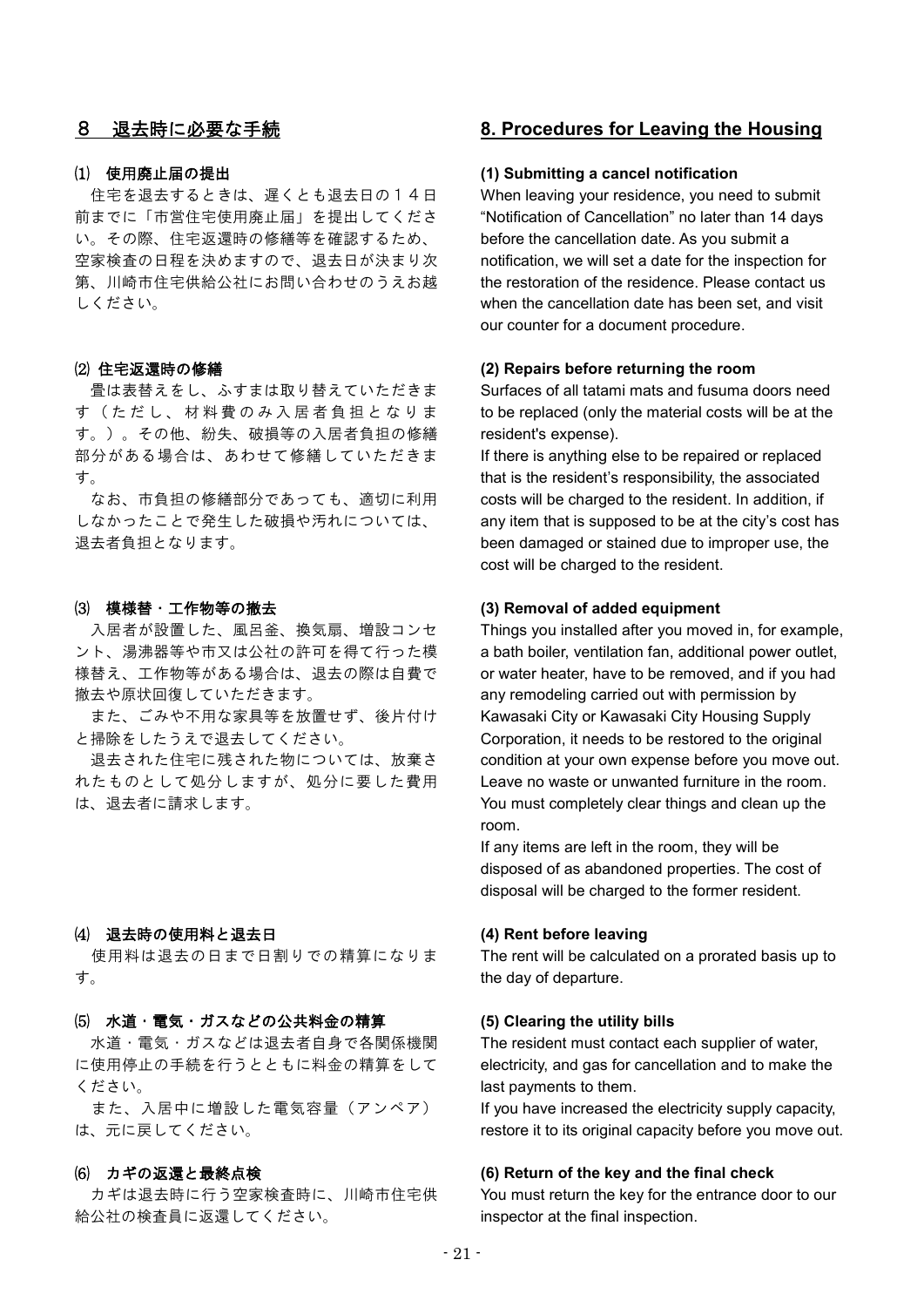また、ゴミ等を残していないか最終点検を行って ください。残っていた場合は、当日持ち帰っていた だくか、有料で処分します。

## ⑺ その他

- ① 入居時にお預かりした敷金は最終使用料の収納 を確認した後、約2~3か月後にお返しします (退去時の原状回復費用に充当することもできま す。)。
- ② 長い間お世話になった自治会、連絡人、あなた の連帯保証人又は緊急連絡人にも報告しましょ う。
- ③ 同居者も同時に退去していただきます。
- ④ 引越し時には多くのごみが出ます。 引越しの準備は計画的に行い、ごみは早めに処 分しましょう。また、粗大ごみは、粗大ごみ受付 センターへ連絡して処分してください。
- ⑤ 退去する前に今まで使っていた部屋を、きれい に清掃しましょう。

## 9 防災と事故防止

自治会等において、火災や地震等の災害時の通報 体制、避難態勢を作成し、防火、防災訓練等を実施 して非常の場合に備え、災害発生の危険が迫ったと きは、指定の避難場所に避難してください。

また、消火栓、火災報知器、非常警報機等のある 住宅では、常に設備の位置や使用方法を知っておく 必要があります。いたずらをして破損させたり、誤 って作動させないようにしてください。

## ⑴ 火災

- ① 火災の主な原因は、ストーブの転倒、揚げ物時 の引火、子供の火遊び、寝たばこ、アイロン等の スイッチ等のスイッチの切り忘れ等です。十分注 意してください。
- ② 失火の場合は、原状回復、住宅の明渡し、損害 賠償等の義務を負うことになります。日頃から防 火に気をつけるとともに、避難路や消防設備等の 周辺には物を置かないでください。
- ③ ガス機器の設置基準の運用通知により、給湯器

Please make sure that there is no waste or things that belong to you in the room. If anything is left, we will have to ask you to come to retrieve it or it will be disposed at your expense.

## **(7) Other information**

i. The security deposit you paid when moving into municipal housing will be refunded about two or three months after your final rent payment is confirmed.

(Your security deposit could be applied to the restoration expense.)

- ii. You should notify the Residents' Association, various contact person(s), your co-signer, and your emergency contact of your departure.
- iii. If the signer of the room leaves, his/her family that lived together with them in the room must leave as well.
- iv. Moving creates a lot of waste. You should make a schedule for removal and dispose of it in advance. Contact the Bulk Waste Center to dispose of large-sized waste on a designated date.
- v. Please clean up the room before you go.

# **9. Preparing for Disaster and Preventing Accidents**

The Residents' Association needs to make an emergency contact plan and an evacuation plan for both fires and earthquakes. Evacuation drills must be held in order to be properly prepared for emergencies. If an emergency occurs, evacuate to the designated evacuation place.

Please be informed as to where the fire hydrants, fire alarm systems, and emergency alarm systems are located and how to use them. Please be careful not to damage the equipment by playing with it, and take significant care not to activate it by mistake.

## **(1) Fire**

- i. The main causes of fire are the tipping of a stove, cooking incidents, children playing with fire, smoking in bed, and failing to turn off an iron. Be very careful not to cause a fire.
- ii. If you started a fire, you will be obligated to restore the property, leave the room, and compensate for the damages. Always do your utmost to prevent fires and do not place objects in the evacuation routes or around the firefighting equipment.
- iii. According to the notice for the installation of gas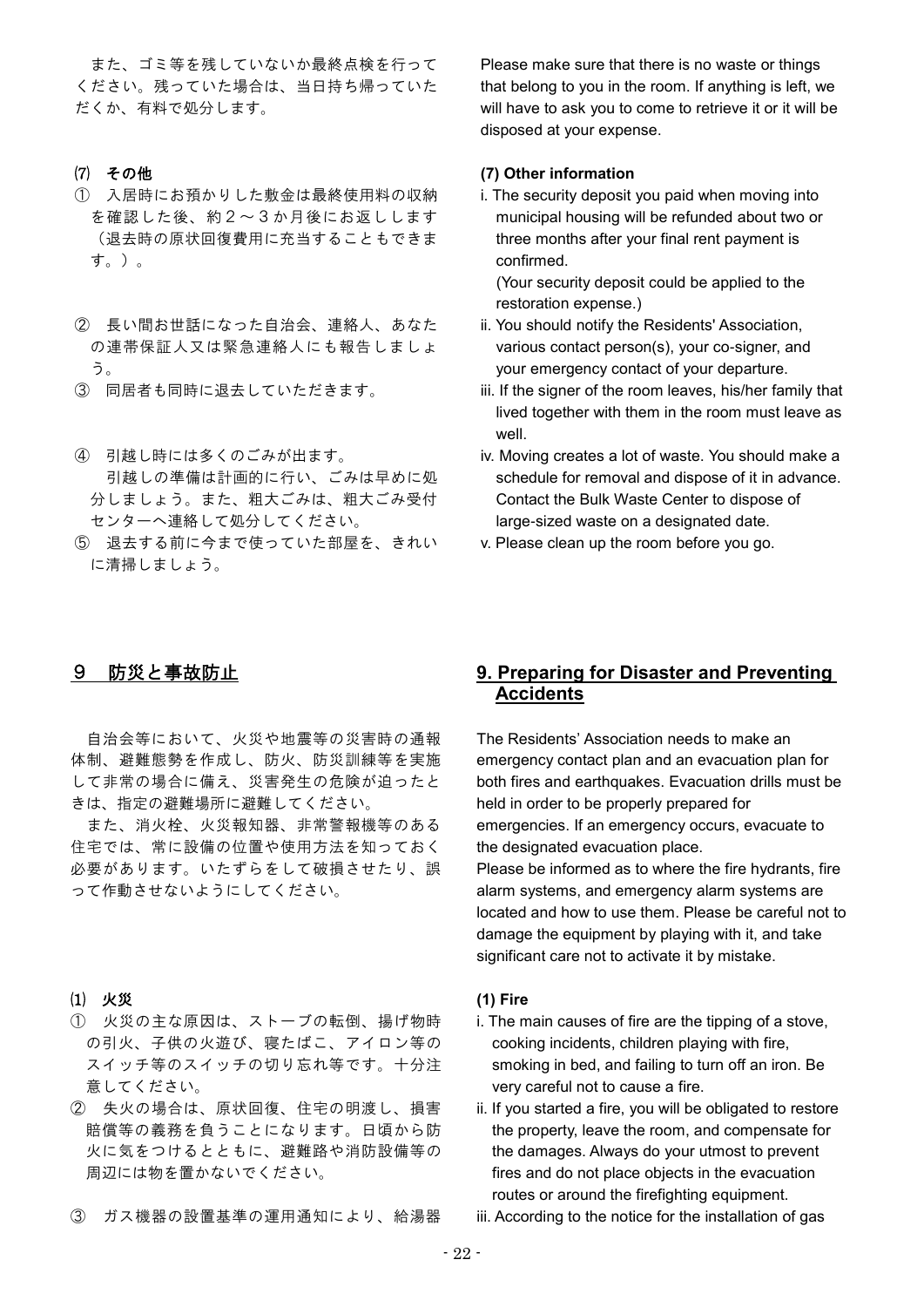の入っているメーターボックスに目張り等を行う ことは、熱がこもり大変危険であるため、規制さ れています。絶対に行わないでください。

#### ⑵ 地震

地震の際は、あわてて廊下や階段に飛び出したり すると危険です。まず、火元を消して落ち着いて行 動してください。

また、普段から飲料水や食料を最低3日分用意し ておくほか、避難場所の確認、転倒防止器具での家 具の固定、窓ガラスへの飛散防止フィルムの貼付け 等もしておきましょう。

- ⑶ 台風(台風に備えて)
- ① ベランダ等の室外にある物の整理 台風のとき、容易に取り込みができるようにす るとともに、不要物は整理しておいてください。
- ② ベランダ(床・排水口)の清掃 大雨の際、排水口が詰まっていると、水があふ れて階下に漏水することがありますので清掃して おきましょう。
- ③ 屋外にある物や設備の点検 大型の台風で自転車や物置、ベンチ、駐輪場等 が飛ばされてしまうことがありますので、日頃か ら点検や対策をしましょう。

## ⑷ 中毒事故

石油ストーブ・ガス器具等を使用する場合は正し く設置し、排気、換気等には十分注意し中毒事故等 が起きないよう気を付けてください。

特にガスは爆発事故の可能性もあるので、ガス漏 れ等の異常があった場合は、直ちにガス会社に連絡 してください。

#### ⑸ 防犯

外出時は、玄関に必ず施錠しましょう。 カギを紛失した場合のカギ交換等は、入居者負担 となります。

## ⑹ 不測の事態に備えて

家財を保険対象とする特約付き火災保険(火災、 水漏れ等)への加入をお勧めします。

火元となった場合は、修繕費を支払っていただく 他、他の部屋へ与えた損害を賠償していただきま す。賠償額が1千万円を超えるケースも少なくあり ません。また、火事を出さないように気を付けてい ても、隣室や上階等で火災が発生したときに燃えて しまったり、消火の放水で濡れて使えなくなった家 equipment, it is prohibited to seal a meter cabinet that contains a water heater because it is very dangerous if it overheats due to the heat generated. Please never seal the meter cabinet.

#### **(2) Earthquake**

In case of an earthquake, it is dangerous to rush into a corridor or a staircase. First, protect yourself, put out any fires, and act calmly. In preparation for an earthquake, you should always have at least 3 days' worth of food and water on hand. Additional preparation measures include confirming the shelter location, securing furniture to the wall to prevent it from falling, and applying an anti-scattering film on the window glass.

#### **(3) Preparing for a typhoon**

i. Organization of items placed outside or on the balcony

Keep your items outside organized to make it easy to bring them inside when preparing for a typhoon.

- ii. Clean the floor and drain of your balcony If the drain is clogged, then water may flood the floor below during heavy rains. Always keep the balcony clean.
- iii. Check items and equipment placed outside Things such as bicycles, storage units, benches, and the bicycle parking area may be blown away during a heavy typhoons. Please be aware of the risks and take safety precautions before a disaster occurs.

## **(4) Accidental poisoning**

When you wish to use a kerosene stove or gas appliances, be sure to install them properly and check the exhaust and ventilation to prevent accidental poisoning. Contact the gas company immediately regarding any abnormalities such as a gas leak, because the gas may cause an explosion.

#### **(5) Crime prevention**

Be sure to lock the door when you go out. If you lose your entrance door key, you must replace the key at your own expense.

## **(6) In preparation for unexpected accidents**

We recommend you acquire insurance (fire, water leak, etc.) to cover your household belongings. If the fire occurs in your unit, you are responsible for the repair cost and will be asked to compensate neighboring residents for the damages. The compensation sometimes exceeds 10 million yen. Even if you are careful not to cause a fire, a fire might break out in your neighboring units, and it is unlikely